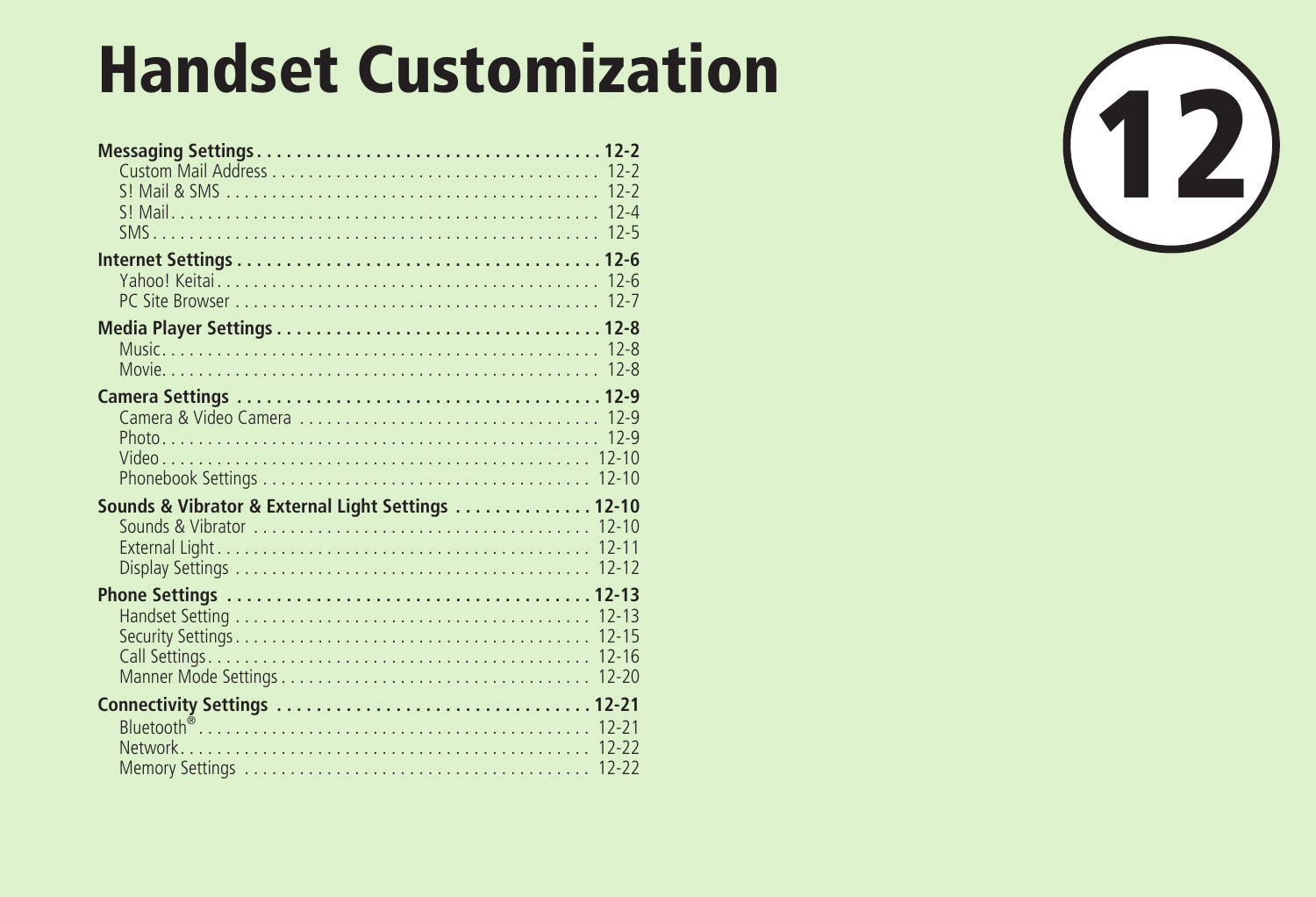# <span id="page-1-0"></span>**Messaging Settings**

| <b>Custom Mail Address</b>                                                                                  |                                                                                                                                                                                                                                                                                                                                                                                                                                                                                         |  |
|-------------------------------------------------------------------------------------------------------------|-----------------------------------------------------------------------------------------------------------------------------------------------------------------------------------------------------------------------------------------------------------------------------------------------------------------------------------------------------------------------------------------------------------------------------------------------------------------------------------------|--|
| Customize or change handset mail address                                                                    | $\overline{-/}$ $\rightarrow$ <i>Settings</i> $\rightarrow$ <i>Custom mail address</i> $\rightarrow$ Follow onscreen instructions<br>• Change mail account name (alphanumerics before @). Random alphanumerics set by<br>default.                                                                                                                                                                                                                                                       |  |
| S! Mail & SMS<br>Start Here                                                                                 | $\rightarrow$ Settings $\rightarrow$ Universal settings                                                                                                                                                                                                                                                                                                                                                                                                                                 |  |
| Default Standard<br>Change font size                                                                        | <b>Font size <math>\rightarrow</math> Select an item</b>                                                                                                                                                                                                                                                                                                                                                                                                                                |  |
| Change scroll unit                                                                                          | Default Single line Scroll unit $\rightarrow$ Select an item                                                                                                                                                                                                                                                                                                                                                                                                                            |  |
| Default Off<br><b>Request or cancel Delivery Report</b>                                                     | Delivery report $\rightarrow$ Select an item<br>$\bullet$ On: Receive a message confirming successful delivery of a sent message.                                                                                                                                                                                                                                                                                                                                                       |  |
| Default Off<br>Insert or hide Signature                                                                     | <i>Signature</i> $\rightarrow$ <i>Auto insert</i> $\rightarrow$ Select an item                                                                                                                                                                                                                                                                                                                                                                                                          |  |
| <b>Edit Signature</b>                                                                                       | <i>Signature</i> $\rightarrow$ <i>Edit</i> $\rightarrow$ Enter signature                                                                                                                                                                                                                                                                                                                                                                                                                |  |
| Set or cancel Auto Delete for received messages when Received<br>Default On (Auto delete)<br>memory is full | Auto delete $\rightarrow$ Received msg. $\rightarrow$ Select an item<br>• Set if messages are automatically deleted when memory space of <i>Received messages</i> is<br>full.<br>On (Auto delete): Unprotected messages are automatically deleted oldest first to make<br>room for new ones. If Auto delete is Off, memory full confirmation appears. Delete<br>messages and retry.<br>Off: Memory full confirmation appears. Delete messages and retry.                                |  |
| Set or cancel Auto Delete for sent messages when Sent memory is full<br>Default On (Auto delete)            | Auto delete $\rightarrow$ Sent msg. $\rightarrow$ Select an item<br>• Set whether to delete messages automatically when memory space of Sent msg. or<br>Unsent msg. is full.<br>On (Auto delete): Unprotected messages are automatically deleted oldest first to make<br>room for new ones. If <i>Auto delete</i> is <i>Off</i> or Unsent is full, memory full confirmation<br>appears. Delete messages and retry.<br>Off: Memory full confirmation appears. Delete messages and retry. |  |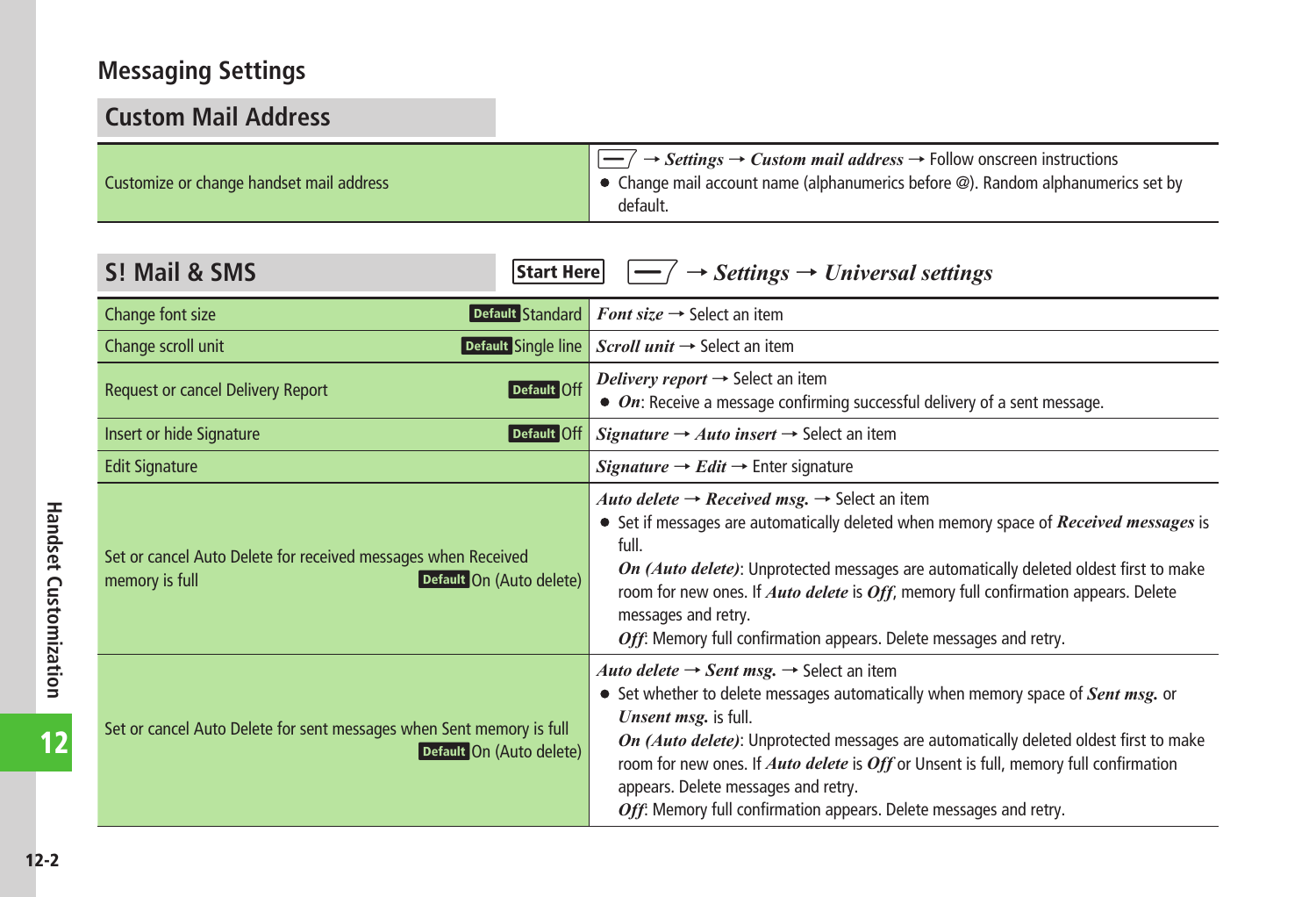| Default Show<br>Show or hide transmission progress bar                       | <i>Sending progress settings</i> $\rightarrow$ <i>Sending progress</i> $\rightarrow$ Select an item                                                                                                                                                                                                                            |  |
|------------------------------------------------------------------------------|--------------------------------------------------------------------------------------------------------------------------------------------------------------------------------------------------------------------------------------------------------------------------------------------------------------------------------|--|
| Always show or hide send result (progress bar hidden)<br>Default With notice | <i>Sending progress settings</i> $\rightarrow$ <i>Sending result notice</i> $\rightarrow$ Select an item<br>• Sending result notice is only selectable when Sending progress is set to Do not<br>show.                                                                                                                         |  |
| Default Sender<br>Set received message notice content or hide notice         | Message notice $\rightarrow$ View setting $\rightarrow$ Select an item<br>• Received message notice scrolls above active function windows.                                                                                                                                                                                     |  |
| Select secret folder message notice setting<br>Default Show                  | Message notice $\rightarrow$ Secret folder $\rightarrow$ Enter Phone Password $\rightarrow$ (OK) $\rightarrow$ Select an item<br>• <i>Not show</i> : Incoming message notice window for messages sorted to secret folders or<br>Message notice does not appear.                                                                |  |
| Change message list view<br>Default 2 line                                   | Message list view $\rightarrow$ Select an item                                                                                                                                                                                                                                                                                 |  |
| Default Folder view<br>Change received message view                          | <i>Received msg. view</i> $\rightarrow$ Select an item                                                                                                                                                                                                                                                                         |  |
| Default Folder view<br>Change sent message view                              | Sent msg. view $\rightarrow$ Select an item                                                                                                                                                                                                                                                                                    |  |
| Adjust 3D Pictogram auto play setting                                        | 3D pictograms $\rightarrow$ 3D Picto. Auto play $\rightarrow$ Select an item<br>Always: Show 3D Pictogram for all messages<br><b>Only unread:</b> Show 3D Pictogram for unread messages only<br>Disable: Hide 3D Pictogram<br>$\bullet$ The first time a received message is viewed 3D Picto., Auto Play confirmation appears. |  |
| <b>Default Pattern 1</b><br>Select 3D Pictogram color settings               | 3D pictograms $\rightarrow$ Color settings $\rightarrow$ Use $\leftrightarrow$ to change patterns $\rightarrow$ ( $\bullet$ ) (Select)<br>• In <i>Color settings</i> , press $\boxed{-}$ (Preview) for current settings.                                                                                                       |  |
| Default Standard<br>Select 3D Pictogram display speed                        | 3D pictograms $\rightarrow$ Display speed $\rightarrow$ Select an item<br>• In <i>Display speed</i> , press $\boxed{-}$ (Preview) for current settings.                                                                                                                                                                        |  |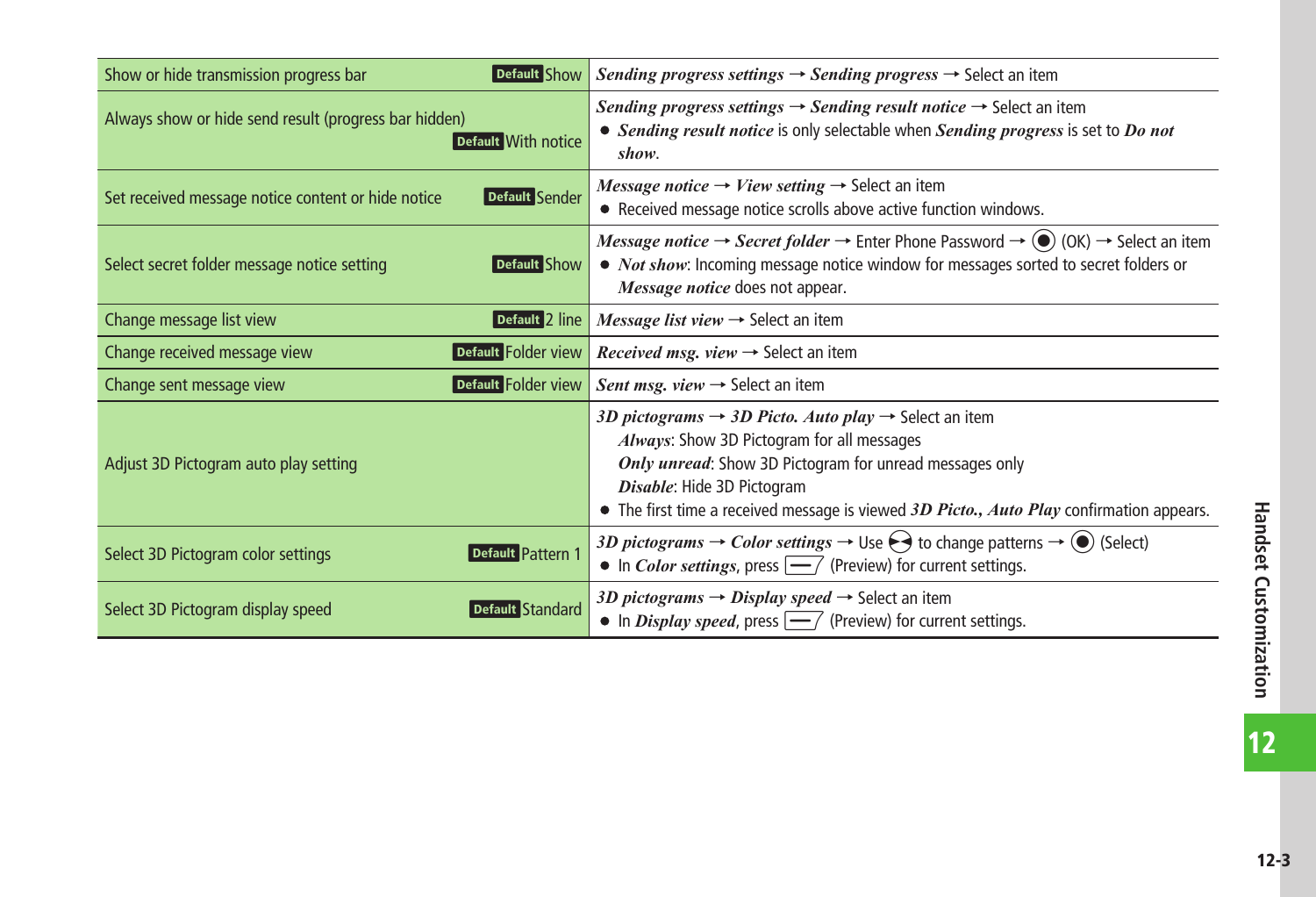<span id="page-3-0"></span>

| S! Mail<br> Start Here                                                                                                                                 | $\land \rightarrow$ Settings $\rightarrow$ S! Mail settings                                                                                                                                                                                                                                                                                                                                                                           |
|--------------------------------------------------------------------------------------------------------------------------------------------------------|---------------------------------------------------------------------------------------------------------------------------------------------------------------------------------------------------------------------------------------------------------------------------------------------------------------------------------------------------------------------------------------------------------------------------------------|
| Default Normal<br>Set message sending priority                                                                                                         | Sending options $\rightarrow$ Priority $\rightarrow$ Select an item                                                                                                                                                                                                                                                                                                                                                                   |
| Default Maximum<br>Set sent message Mail Service Center expiry                                                                                         | <i>Sending options</i> $\rightarrow$ <i>Expiry time</i> $\rightarrow$ Select an item<br>. When the expiry time has elapsed, S! Mails are automatically deleted from Mail Server.                                                                                                                                                                                                                                                      |
| Set time to send a message via Mail Service Center Default Immediately                                                                                 | Sending options $\rightarrow$ Delivery time $\rightarrow$ Select an item<br>• When set time has elapsed, Mail Service Center sends S! Mail message.                                                                                                                                                                                                                                                                                   |
| Default Auto download<br>Set S! Mail receiving options                                                                                                 | <i>Receiving options</i> $\rightarrow$ <i>Home auto settings</i> $\rightarrow$ Select an item<br>Auto download: Receive S! Mail messages automatically.<br>From number only: Receive only S! Mail messages sent by a phone number.<br>Manual retrieval: Receive only S! Mail reception notification.                                                                                                                                  |
| Set S! Mail receiving options during roaming<br>Default Auto download                                                                                  | <i>Receiving options</i> $\rightarrow$ <i>Roaming auto settings</i> $\rightarrow$ Select an item<br>Auto download: Receive S! Mail messages automatically.<br>Manual retrieval: Receive only S! Mail reception notification.<br>• When you set <i>Auto download</i> , an entire message including any attachments will be<br>automatically downloaded, resulting in high Packet Communication charges for your<br>messaging overseas. |
| Select reply setting<br>Default Off                                                                                                                    | <i>Replay settings</i> $\rightarrow$ Select an item<br>On: Replies to sent messages are automatically addressed to "Reply to" address<br>Off: Replies to sent messages are addressed to handset number/mail address<br>• Set address that appears in To: field of replies to messages sent from handset.                                                                                                                              |
| Set "reply to" address                                                                                                                                 | "Reply to" address $\rightarrow$ Enter an item $\rightarrow$ Enter address                                                                                                                                                                                                                                                                                                                                                            |
| Default On<br>Show or hide emotion in received Feeling Mail Notification                                                                               | <i>Link to feeling</i> $\rightarrow$ <i>Idle screen Info.</i> $\rightarrow$ Select an item                                                                                                                                                                                                                                                                                                                                            |
| Default On<br>Link External Light to incoming Feeling Mail                                                                                             | <i>Link to feeling</i> $\rightarrow$ <i>External light</i> $\rightarrow$ <i>On/Off</i> $\rightarrow$ Select an item                                                                                                                                                                                                                                                                                                                   |
| Link External Light color to incoming Feeling Mail<br>Default Happy/Glad: Red, OK/Good: Green, Sad/Sorry: Blue, NG/Bad:<br>Blue, Important/Notice: Red | <i>Link to feeling</i> $\rightarrow$ <i>External light</i> $\rightarrow$ <i>Light Color</i> $\rightarrow$ Select a feeling $\rightarrow$ Select a color                                                                                                                                                                                                                                                                               |
| Link Vibration to incoming Feeling Mail<br>Default On                                                                                                  | <i>Link to feeling</i> $\rightarrow$ <i>Vibration pattern</i> $\rightarrow$ Select an item                                                                                                                                                                                                                                                                                                                                            |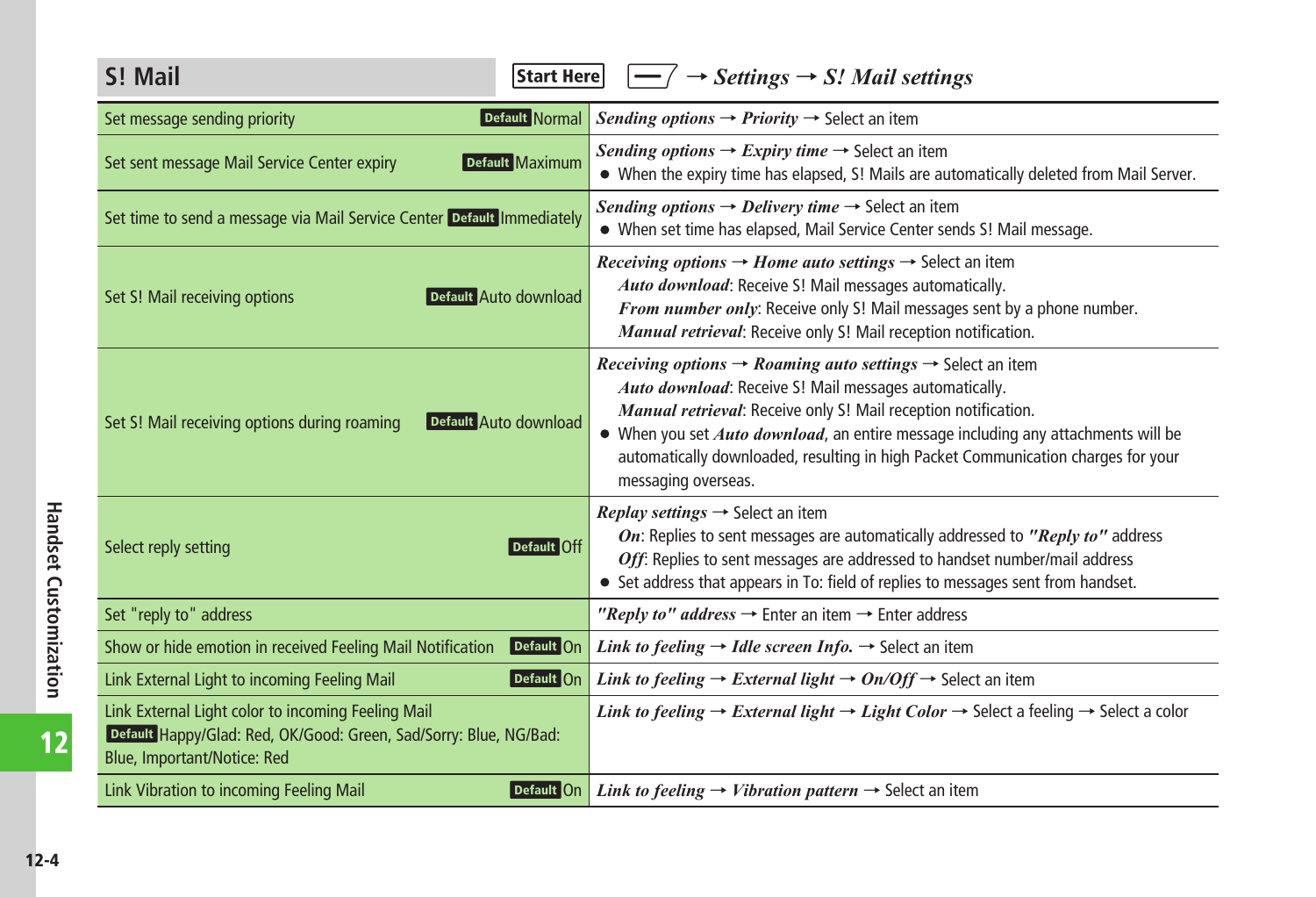<span id="page-4-0"></span>

| Default On<br>Set whether to sound handset when Feeling Mail arrives                                                                                                          | <i>Link to feeling</i> $\rightarrow$ <i>Ringtone</i> $\rightarrow$ <i>On/Off</i> $\rightarrow$ Select an item                                                                                                                                                                         |
|-------------------------------------------------------------------------------------------------------------------------------------------------------------------------------|---------------------------------------------------------------------------------------------------------------------------------------------------------------------------------------------------------------------------------------------------------------------------------------|
| Linking Ringtone to incoming Feeling Mail<br>Default Happy/Glad: Armani_Hollywood Cocktail.mp4, OK/Good:<br>Armani Blue Steel.mp4, Sad/Sorry: Armani Easy Melody.mp4, NG/Bad: | <i>Link to feeling</i> $\rightarrow$ <i>Ringtone</i> $\rightarrow$ <i>Assign tone</i> $\rightarrow$ Select a feeling $\rightarrow$ Select a save location<br>$\rightarrow$ Highlight a Ringtone $\rightarrow$ $\rightarrow$ $\rightarrow$ (Play) $\rightarrow$ $\rightarrow$ (Select) |
| Armani_Eagle Fly.mp4, Important/Notice: Stardust.mp4                                                                                                                          |                                                                                                                                                                                                                                                                                       |
| Set Feeling Mail ringtone duration                                                                                                                                            | <b>Default 5 seconds</b> <i>Link to feeling</i> $\rightarrow$ <i>Ringtone</i> $\rightarrow$ <i>Duration</i> $\rightarrow$ Enter time                                                                                                                                                  |
| Set attached image appearance                                                                                                                                                 | <b>Default Normal</b> <i>Picture appearance</i> $\rightarrow$ Select an item                                                                                                                                                                                                          |
| Set attached image auto playback<br>Default On                                                                                                                                | Auto play file $\rightarrow$ Picture $\rightarrow$ Select an item                                                                                                                                                                                                                     |
| Set attached sound auto playback<br>Default Off                                                                                                                               | Auto play file $\rightarrow$ Sound $\rightarrow$ Select an item                                                                                                                                                                                                                       |

| <b>SMS</b>                                  | Start Here $\vert$ $\vert \rightarrow$ / $\rightarrow$ Settings $\rightarrow$ SMS settings                                                                                         |  |
|---------------------------------------------|------------------------------------------------------------------------------------------------------------------------------------------------------------------------------------|--|
| Set Mail Service Center message expiry time | <b>Default</b> None <i>Expiry time</i> $\rightarrow$ Select an item<br><b>Default</b> None <b>Select o</b> Upon expiry Mail Service Center SMS messages are automatically deleted. |  |
| Set Message Center Number                   | Default Setting 1 +819066519300 Message center $\rightarrow$ Select an item                                                                                                        |  |
| <b>Edit Message Center Number</b>           | <b>Default</b> +819066519300 Message center $\rightarrow$ Highlight text to edit $\rightarrow$ $\boxed{-}$ (Edit) $\rightarrow$ Edit Message Center number                         |  |
| Change character code                       | <b>Default Unicode</b> <i>Char-code</i> $\rightarrow$ Select an item                                                                                                               |  |

 $\overline{12}$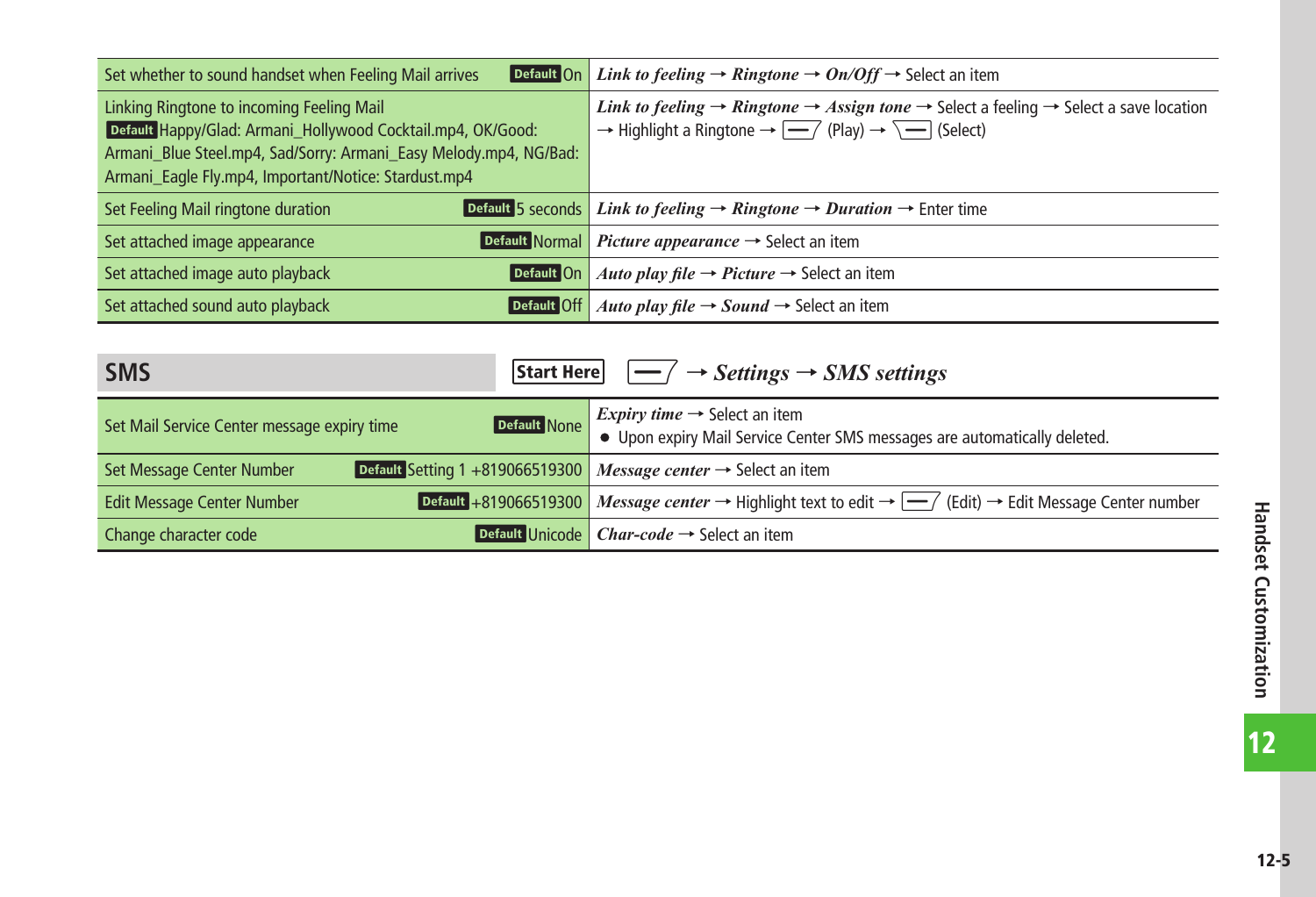## <span id="page-5-0"></span>**Internet Settings**

| Yahoo! Keitai<br>Start Here                              | $\rightarrow$ Yahoo! Keitai $\rightarrow$ Yahoo! Keitai browser settings                                                                                                                     |
|----------------------------------------------------------|----------------------------------------------------------------------------------------------------------------------------------------------------------------------------------------------|
| Default Standard<br>Change page font size                | <i>Font size</i> $\rightarrow$ Select an item                                                                                                                                                |
| Default Single line<br>Set page scroll unit              | Scroll unit $\rightarrow$ Select an item                                                                                                                                                     |
| Default On<br>Show or hide page images                   | <i>Downloads</i> → <i>Display image</i> → Select an item<br>• Select Off to help reduce download time.                                                                                       |
| Default On<br>Play or mute page sounds                   | <i>Downloads</i> $\rightarrow$ <i>Play sounds</i> $\rightarrow$ Select an item<br>• Select Off to help reduce download time.                                                                 |
| Delete cache/Cookie/certificates                         | <i>Memory manager</i> $\rightarrow$ Select an item $\rightarrow$ <i>Yes</i>                                                                                                                  |
| Show or hide Manufacture Number<br>Default On            | <i>Security</i> $\rightarrow$ <i>Manufacture number</i> $\rightarrow$ Select an item<br>$\bullet$ On: Handset automatically sends Manufacture Number to websites upon request as user<br>ID. |
| Send or hide Referer<br>Default Send                     | <i>Security</i> $\rightarrow$ <i>Send referer</i> $\rightarrow$ Select an item                                                                                                               |
| Default Enabled<br><b>Select Cookie setting</b>          | $Security \rightarrow Cobies \rightarrow Select$ an item                                                                                                                                     |
| Default Ask NW access<br><b>Select Script setting</b>    | <i>Security</i> $\rightarrow$ <i>Script</i> $\rightarrow$ Select an item                                                                                                                     |
| <b>Confirm Root Certificate</b>                          | <i>Security</i> $\rightarrow$ <i>Root certificates</i> $\rightarrow$ Select a certificate                                                                                                    |
| Default Per browsing<br>Set Certificate retention period | <i>Security</i> $\rightarrow$ <i>Certificate retention</i> $\rightarrow$ Select an item                                                                                                      |
| <b>Initialize Browser</b>                                | <i>Initialized browser</i> $\rightarrow$ Enter Phone Password $\rightarrow$ ( $\bullet$ ) (OK) $\rightarrow$ <i>Yes</i>                                                                      |
| <b>Reset settings</b>                                    | <i>Reset settings</i> $\rightarrow$ Enter Phone Password $\rightarrow$ ( $\bullet$ ) (OK) $\rightarrow$ <i>Yes</i>                                                                           |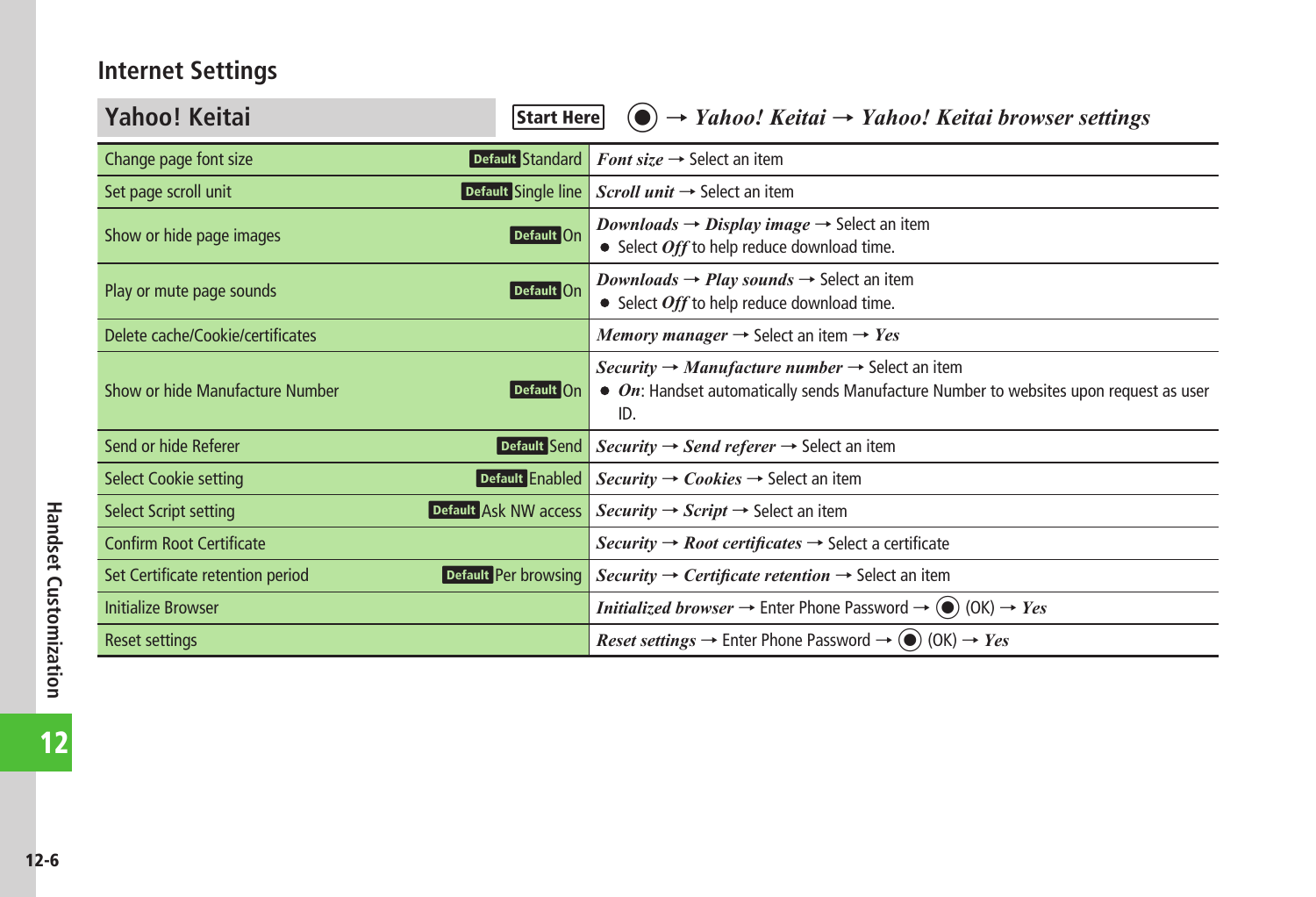<span id="page-6-0"></span>PC Site Browser **Figure** *Start Here* **(a)** → *Yahoo! Keitai* → *PC site browser* → *PC site browser settings*

| Default Standard<br>Change page font size                                                 | <b>Font size <math>\rightarrow</math> Select an item</b>                                                                                                                                                              |
|-------------------------------------------------------------------------------------------|-----------------------------------------------------------------------------------------------------------------------------------------------------------------------------------------------------------------------|
| Set page scroll unit<br>Default Single line                                               | Scroll unit $\rightarrow$ Select an item                                                                                                                                                                              |
| Default On<br>Show or hide page images                                                    | <i>Downloads</i> $\rightarrow$ <i>Display image</i> $\rightarrow$ Select an item<br>• Select Off to help reduce download time.                                                                                        |
| Play or mute page sounds<br>Default On                                                    | <i>Downloads</i> $\rightarrow$ <i>Play sounds</i> $\rightarrow$ Select an item<br>• Select Off to help reduce download time.                                                                                          |
| Delete cache/Cookie/certificates                                                          | Memory manager $\rightarrow$ Select an item $\rightarrow$ Yes                                                                                                                                                         |
| Show or hide Manufacture Number<br>Default On                                             | <i>Security</i> $\rightarrow$ <i>Manufacture number</i> $\rightarrow$ Select an item<br>$\bullet$ On: Handset automatically sends Manufacture Number to websites upon request as user<br>ID.                          |
| Send or hide Referer<br>Default Send                                                      | $Security \rightarrow Send \, referer \rightarrow Select \, an item$                                                                                                                                                  |
| Default Enabled<br><b>Select Cookie setting</b>                                           | <i>Security</i> $\rightarrow$ <i>Cookies</i> $\rightarrow$ Select an item                                                                                                                                             |
| <b>Select Script setting</b><br>Default On                                                | <i>Security</i> $\rightarrow$ <i>Script</i> $\rightarrow$ Select an item                                                                                                                                              |
| <b>Confirm Root Certificate</b>                                                           | <i>Security</i> $\rightarrow$ <i>Root certificates</i> $\rightarrow$ Select a certificate                                                                                                                             |
| Default Per browsing<br>Set Certificate retention period                                  | Security $\rightarrow$ Certificate retention $\rightarrow$ Select an item                                                                                                                                             |
| Show or hide warning<br>Default Activate PC site browser: On, Switch to Yahoo! Keitai: On | Warning messages $\rightarrow$ Active PC site browser or Switch to Yahoo! Keitai $\rightarrow$ Select an<br>item<br>• Show or hide PC Site Browser activation, or Yahoo! Keitai/PC Site Browser switching<br>warning. |
| <b>Initialize Browser</b>                                                                 | <i>Initialized browser</i> $\rightarrow$ Enter Phone Password $\rightarrow$ ( $\bullet$ ) (OK) $\rightarrow$ <i>Yes</i>                                                                                               |
| <b>Reset settings</b>                                                                     | <i>Reset settings</i> $\rightarrow$ Enter Phone Password $\rightarrow$ ( $\bullet$ ) (OK) $\rightarrow$ <i>Yes</i>                                                                                                    |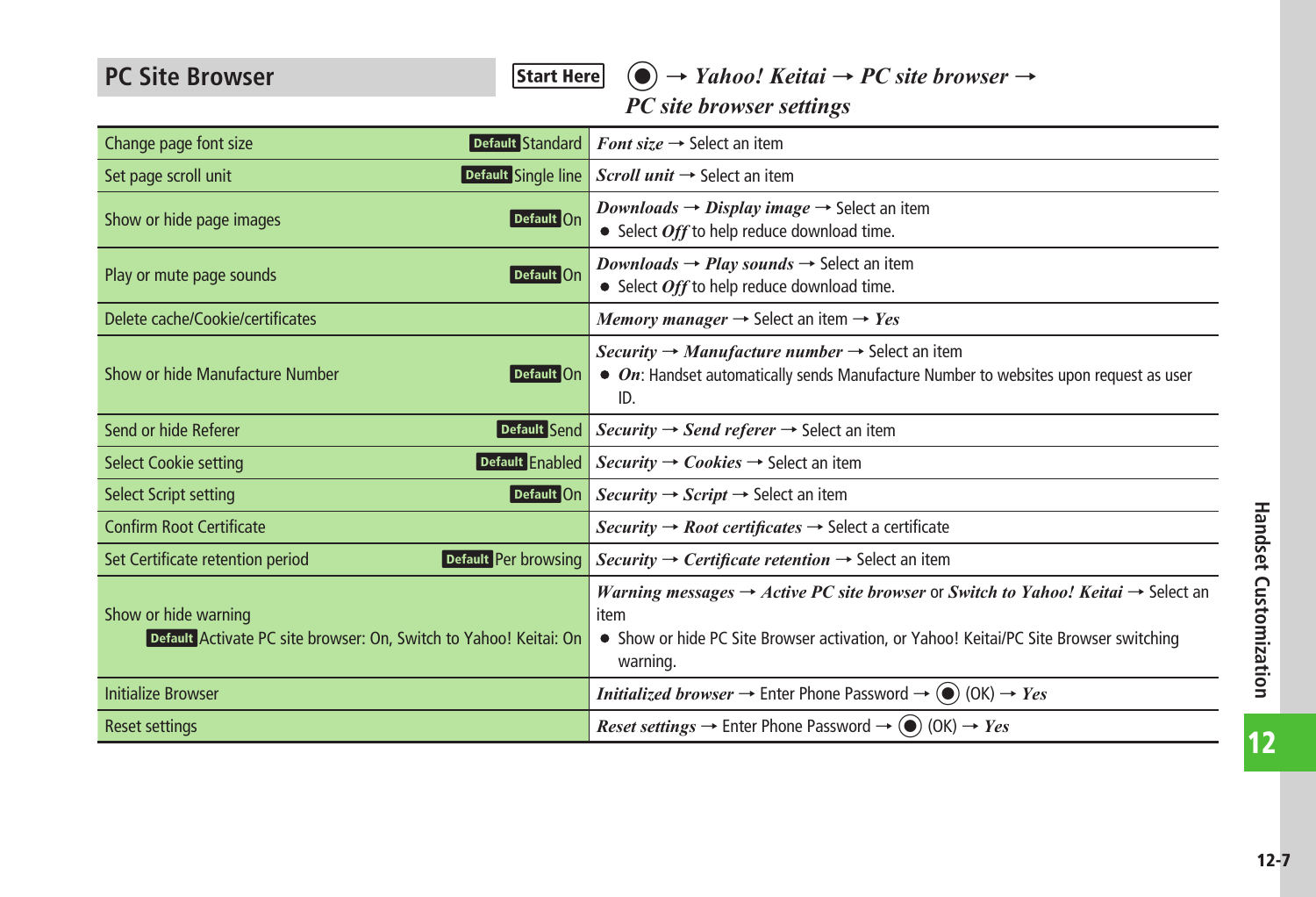## <span id="page-7-0"></span>**Media Player Settings**

| <b>Music</b>                                                          | <b>Start Here</b> $\odot \rightarrow Media Player \rightarrow Settings \rightarrow Music$                                                                                             |  |
|-----------------------------------------------------------------------|---------------------------------------------------------------------------------------------------------------------------------------------------------------------------------------|--|
| Set Repeat mode                                                       | <b>Default All Repeat mode <math>\rightarrow</math></b> Select an item<br><b>Default All Play a single track repeatedly, all music, or all files in playlist randomly repeatedly.</b> |  |
| Adjust Tone volume level                                              | <b>Default 7</b> Tone volume $\rightarrow$ Adjust volume with $\left(\frac{1}{2}\right) \rightarrow \left(\frac{1}{2}\right)$ (Save)                                                  |  |
| Set Music sub folders Default Recent music, Most played music, Artist | <i>Music menu</i> $\rightarrow$ Check folder to open $\rightarrow \rightarrow$ (Save)<br>$\bullet$ Select folders to appear in <i>Music</i> .                                         |  |

| <b>Movie</b>                                                     | <b>Start Here</b> $\odot \rightarrow Media Player \rightarrow Settings \rightarrow Movie$                                                           |  |
|------------------------------------------------------------------|-----------------------------------------------------------------------------------------------------------------------------------------------------|--|
| Set Repeat mode                                                  | <i>Repeat mode</i> $\rightarrow$ Select an item<br>Default All<br>• Play a single file repeatedly, all videos, or all files in playlist repeatedly. |  |
| Adjust Tone volume level                                         | <i>Tone volume</i> $\rightarrow$ Adjust volume with $\left(\frac{1}{2}\right) \rightarrow \left(\frac{1}{2}\right)$ (Save)<br>Default               |  |
| Set Backlight                                                    | Default Always On<br><i>Backlight</i> $\rightarrow$ Select an item                                                                                  |  |
| Default Recent movie, Most played movie<br>Set Video sub folders | <i>Movie menu</i> $\rightarrow$ Check folder to open $\rightarrow$ $\rightarrow$ (Save)<br>• Select folders to appear in <i>Movie</i> .             |  |
| Show or hide Video thumbnails                                    | Movie thumbnail display $\rightarrow$ Select an item<br>Default On                                                                                  |  |
| Access or ignore linked information                              | Web link $\rightarrow$ Select an item<br>Default On<br>$\bullet$ On: After playing a file with linked info, access confirmation appears.            |  |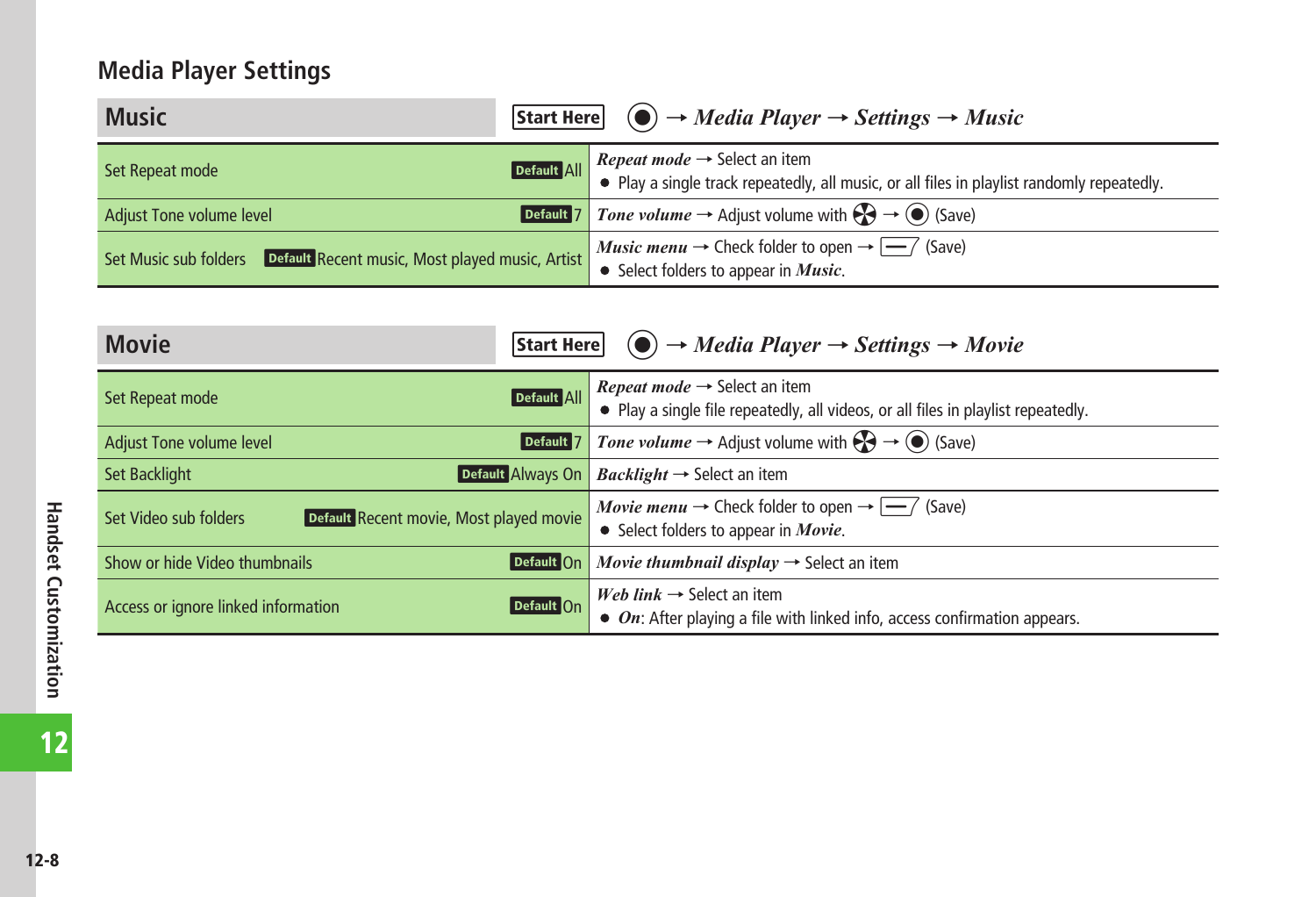### <span id="page-8-0"></span>**Camera Settings**

| Start Here<br>Camera & Video Camera                                    | $\overline{(\bullet)} \rightarrow$ Camera $\rightarrow$ Take photo/Record video $\rightarrow \overline{\setminus -}$ $\rightarrow$                                                                                                                                                  |  |
|------------------------------------------------------------------------|-------------------------------------------------------------------------------------------------------------------------------------------------------------------------------------------------------------------------------------------------------------------------------------|--|
| Highlight $\mathcal{C} \rightarrow$ Settings $\rightarrow$ General tab |                                                                                                                                                                                                                                                                                     |  |
| Show or hide Indicators<br>Default On                                  | <i>Indicators</i> $\rightarrow$ Select an item<br>• On: Indicator icon appears.                                                                                                                                                                                                     |  |
| Default On<br>Set Auto-focus                                           | Auto focus $\rightarrow$ Select an item                                                                                                                                                                                                                                             |  |
| Activate or cancel Auto Save<br>Default Off                            | Auto Save $\rightarrow$ Select an item<br>• On: Images or video is automatically saved after capturing or recording.<br>• Off: Save image or video each time capturing or recording.                                                                                                |  |
| Show or hide menu item guidance<br>Default On                          | $Help \rightarrow$ Select an icon<br>$\bullet$ On: Guidance information appears for selected menu item.                                                                                                                                                                             |  |
| Start Here <br><b>Photo</b>                                            | $\bigcirc$ $\rightarrow$ Camera $\rightarrow$ Take photo/Record video $\rightarrow \boxed{\rightarrow}$<br>Highlight $\mathbf{F} \rightarrow \mathbf{\mathit{Setting}} \rightarrow \mathbf{\mathit{Photo}}$ tab                                                                     |  |
| Default Normal<br><b>Select Quality</b>                                | <i>Ouality</i> $\rightarrow$ Select an item                                                                                                                                                                                                                                         |  |
| <b>Default</b> Auto<br>Set ISO                                         | $ISO \rightarrow$ Select an item                                                                                                                                                                                                                                                    |  |
| Default Center-Weight<br>Set Exposure metering                         | <i>Exposure metering</i> $\rightarrow$ Select an item                                                                                                                                                                                                                               |  |
| Set save location when Memory Card is inserted<br>Default Phone        | Save to $\rightarrow$ Select an item<br>• When image size is set to 320 $\times$ 240, <i>Digital Camera</i> is unselectable.<br>• Memory Card must be inserted to select it as save location.<br>• If Memory Card is not inserted, images are automatically saved to <i>Phone</i> . |  |
| Show or hide Guideline<br>Default Off                                  | $Guideline \rightarrow Select an item$                                                                                                                                                                                                                                              |  |
| Set Shutter sound                                                      | Default Pattern1   Shutter sound $\rightarrow$ Select an item                                                                                                                                                                                                                       |  |

12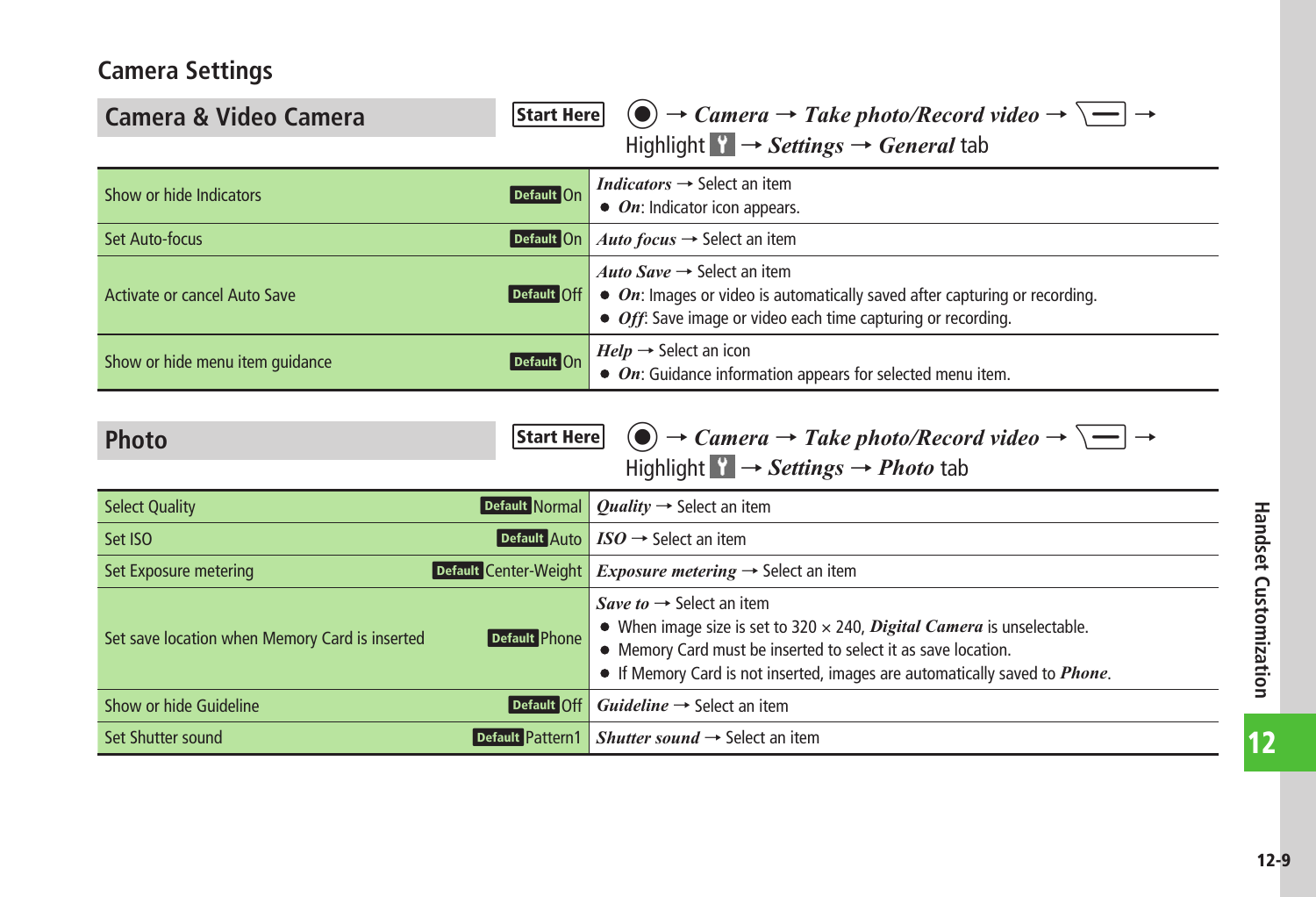<span id="page-9-0"></span>

| Video | <b>Start Here</b> $\bigcirc$ $\rightarrow$ <i>Camera</i> $\rightarrow$ <i>Take photo/Record video</i> $\rightarrow \overline{\setminus}$ $\rightarrow$ |  |
|-------|--------------------------------------------------------------------------------------------------------------------------------------------------------|--|
|       | Highlight $\mathbf{Y} \rightarrow \mathbf{Setting} s \rightarrow \mathbf{Video}$ tab                                                                   |  |

| <b>Select Quality</b> |               | <b>Default Economy</b> Quality $\rightarrow$ Select an item<br><b>Default Economy</b> $\bullet$ When <i>For S! Mail</i> is set, quality is automatically set to <i>Economy</i> . |
|-----------------------|---------------|----------------------------------------------------------------------------------------------------------------------------------------------------------------------------------|
| Set save location     | Default Phone | Save to $\rightarrow$ Select an item<br>• When Memory Card is not inserted, images are automatically saved to <i>Phone</i> .                                                     |

| <b>Phonebook Settings</b>                      | <b>Start Here</b> $\textcircled{\textcircled{\textcirc}} \rightarrow \text{Phonebook} \rightarrow \text{Setting } s$                                                    |
|------------------------------------------------|-------------------------------------------------------------------------------------------------------------------------------------------------------------------------|
| Select Phonebook Save Location                 | <b>Default</b> Phone $\left \frac{Save \: settings \rightarrow Select \: an \: item}\right $<br>• Ask each time: A confirmation appears each time a new entry is saved. |
| Change Phonebook preference (Phone/USIM)       | Default Phone <i>Change view</i> $\rightarrow$ Select an item                                                                                                           |
| <b>Change Search Method</b>                    | Default A-ka-sa-ta-na Search method $\rightarrow$ Select an item                                                                                                        |
| <b>Backup Phonebook entries</b>                | $Backup \rightarrow$ Select an item $\rightarrow Yes$                                                                                                                   |
| Change Phonebook font size<br>Default Standard | <i>Font size</i> $\rightarrow$ Select an item                                                                                                                           |

## **Sounds & Vibrator & External Light Settings**

| <b>Sounds &amp; Vibrator</b>            | <b>Start Here</b> $\left( \bullet \right) \rightarrow$ <i>Settings</i> $\rightarrow$ <i>Sounds &amp; Alerts</i>                                                                                                                                                                                                                                                                                                                                                                                                                                                                                                                                            |
|-----------------------------------------|------------------------------------------------------------------------------------------------------------------------------------------------------------------------------------------------------------------------------------------------------------------------------------------------------------------------------------------------------------------------------------------------------------------------------------------------------------------------------------------------------------------------------------------------------------------------------------------------------------------------------------------------------------|
| Default Level 3<br><b>Adjust Volume</b> | <i>Volume</i> $\rightarrow$ Select an item $\rightarrow$ Adjust volume with $\bigotimes \rightarrow \overline{\longrightarrow}$ (Play) $\rightarrow \circledcirc$ (Select)<br>• If <i>Phone sounds</i> is selected, playback is unavailable.<br>• If <i>Ringtone reducer</i> ( $\bigcirc$ P.12-20) is <i>On</i> , ringtone volume is reduced to Level 4 for the first<br>two seconds, regardless of Ringtone volume set for Voice/Video Call.<br>• Use $\frac{1}{2}$ to adjust ringtone volume while handset rings.<br>• To mute Voice/Video Call or Message tones, set <i>Volume</i> and <i>Vibration</i> to 00 and Off<br>respectively. <b></b> appears. |

12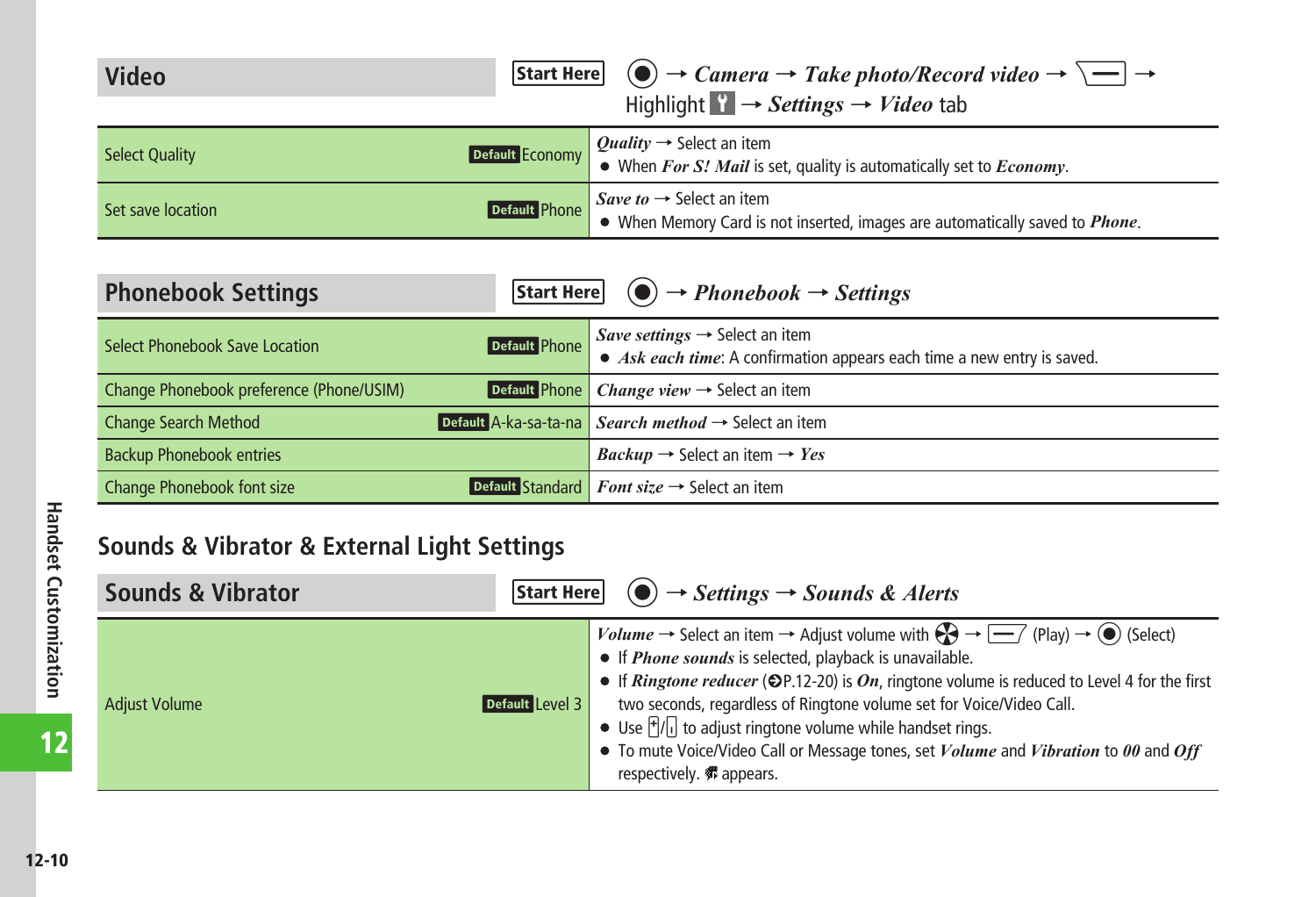<span id="page-10-0"></span>

| Default Armani_Night Effect.mp4<br>Set Ringtone for Voice Call                                                                                     | <i>Ringtone</i> $\rightarrow$ <i>Voice call</i> $\rightarrow$ Select save location for a file $\rightarrow$ Highlight a file $\rightarrow$ $\rightarrow$ $\rightarrow$ (Play)<br>$\overline{\phantom{a}}$ (Select)                                                             |
|----------------------------------------------------------------------------------------------------------------------------------------------------|--------------------------------------------------------------------------------------------------------------------------------------------------------------------------------------------------------------------------------------------------------------------------------|
| Set Ringtone other than Voice Call<br>Default Message: Armani Alert Charme.mp4, Missed call notification/<br>Delivery report: Armani Eagle Fly.mp4 | Ringtone $\rightarrow$ Message/Missed call notification/Delivery report $\rightarrow$ Assign tone $\rightarrow$<br>Select save location for a file $\rightarrow$ Highlight a file $\rightarrow$ $\rightarrow$ $\rightarrow$ $\rightarrow$ $\rightarrow$ $\rightarrow$ (Select) |
| Default 5 Seconds<br>Set Ringtone Duration other than Voice Call                                                                                   | <i>Ringtone</i> $\rightarrow$ <i>Message/Missed call notification/Delivery report</i> $\rightarrow$ <i>Duration</i> $\rightarrow$ Enter<br>duration                                                                                                                            |
| <b>Set Vibration</b><br>Default Off                                                                                                                | <i>Vibration</i> $\rightarrow$ Select an item $\rightarrow$ Highlight a pattern $\rightarrow$ $\rightarrow$ $\rightarrow$ (Play) $\rightarrow$ ( $\bullet$ ) (Select)                                                                                                          |
| Default Off<br>Set Keypad tones                                                                                                                    | <i>Phone sounds</i> $\rightarrow$ <i>Keypad tones</i> $\rightarrow$ Select an item                                                                                                                                                                                             |
| Default Several tones on<br>Set system sounds                                                                                                      | <b>Phone sounds <math>\rightarrow</math> System sounds <math>\rightarrow</math> Check items to set <math>\rightarrow</math> <math>\rightarrow</math> (Save)</b>                                                                                                                |

**.** Open *Sounds & Alerts* in *Settings* to change sounds for Normal mode. Settings cannot be changed for other modes.

| <b>External Light</b>                                                                                                                                                    |  | <b>Start Here</b> $\odot \rightarrow$ Settings $\rightarrow$ Sounds & Alerts $\rightarrow$ External light                   |
|--------------------------------------------------------------------------------------------------------------------------------------------------------------------------|--|-----------------------------------------------------------------------------------------------------------------------------|
| Illuminate External Light for incoming transmissions etc.                                                                                                                |  | <b>Default On</b> <i>Incoming</i> $\rightarrow$ Select an item $\rightarrow$ <i>On/Off</i> $\rightarrow$ Select an item     |
| Set External Light color for incoming transmissions, etc.                                                                                                                |  | <b>Default Green</b> <i>Incoming</i> $\rightarrow$ Select an item $\rightarrow$ <i>Color</i> $\rightarrow$ Select color     |
| Illuminate External Light for missed call, etc.                                                                                                                          |  | <b>Default On</b> <i>Notification</i> $\rightarrow$ Select an item $\rightarrow$ <i>On/Off</i> $\rightarrow$ Select an item |
| Set External Light color for missed calls<br>Default Missed call/Missed call notification: Blue, Message/Delivery<br>report: Green, Answering machine/Missed alarm*: Red |  | <i>Notification</i> $\rightarrow$ Select an item $\rightarrow$ <i>Color</i> $\rightarrow$ Select color                      |

\* The setting is used for the light to notify you of missed schedules ( $\bigcirc$ P.8-3) or tasks ( $\bigcirc$ P.8-7) (Note that the setting is not used for a normal alarm ( $\bigcirc$ P.8-4) or Schedule/Tasks alarm).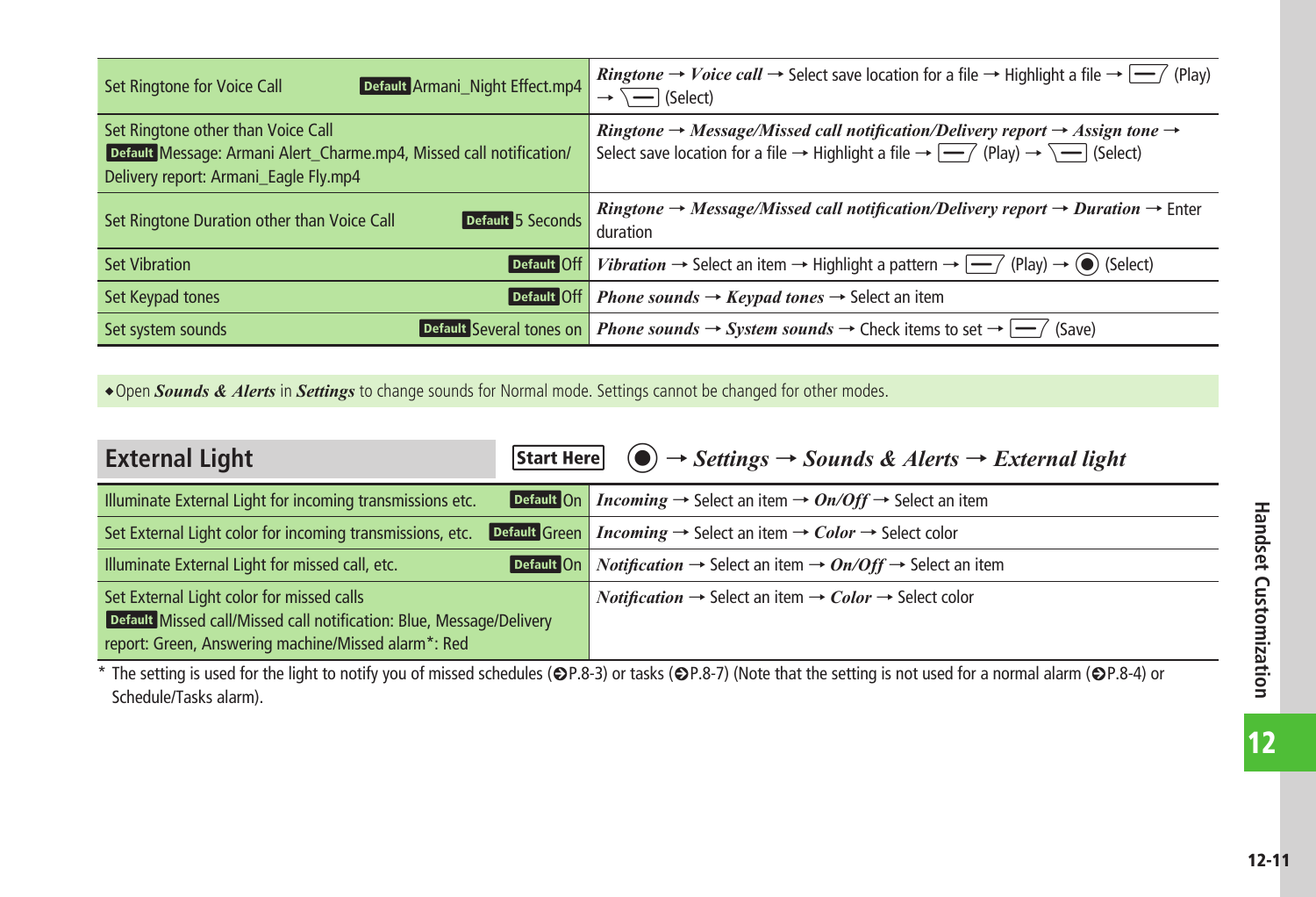<span id="page-11-0"></span>

| <b>Display Settings</b><br>Start Here                         | $\left( \bullet \right) \rightarrow$ Settings $\rightarrow$ Display settings                                                                                                                                                                                                                                                                                                                                                                                                                                                                                                                                                                                                                         |
|---------------------------------------------------------------|------------------------------------------------------------------------------------------------------------------------------------------------------------------------------------------------------------------------------------------------------------------------------------------------------------------------------------------------------------------------------------------------------------------------------------------------------------------------------------------------------------------------------------------------------------------------------------------------------------------------------------------------------------------------------------------------------|
| Default Preset pictures<br><b>Change Wallpaper</b>            | <i>Wallpaper</i> $\rightarrow$ Select save location for a file $\rightarrow$ Select a file $\rightarrow$ ( $\bullet$ ) (Set)                                                                                                                                                                                                                                                                                                                                                                                                                                                                                                                                                                         |
| Default V-shaped<br><b>Change Main Menu settings</b>          | <i>Main menu style</i> $\rightarrow$ Select a style $\rightarrow$ Use $\leftrightarrow$ to select color to set $\rightarrow$ ( $\bullet$ ) (Select)                                                                                                                                                                                                                                                                                                                                                                                                                                                                                                                                                  |
| Set Standby Display appearance<br>Default Off                 | $Clock/Calendar \rightarrow Select an item$<br>• <i>Dual clock</i> : 2 clocks appear in Standby. To set display style, <i>Clock style</i> $\rightarrow$ Use $\leftrightarrow$ to<br>select a style.<br>• Local time set in <i>Date &amp; Time</i> of <i>Phone settings</i> appears on top of Dual clock. To set<br>clock below it, <i>Dual clock</i> $\rightarrow$ <i>Secondary clock</i> $\rightarrow$ Highlight Time zone field $\rightarrow$ Use<br>$\leftrightarrow$ to specify an area $\rightarrow$ ( $\bullet$ ) (OK).<br>• To set daylight saving in <i>Daylight saving</i> under <i>Dual clock</i> , highlight <i>Daylight saving</i><br>and check it $\rightarrow$ press $\boxed{-}$ (OK). |
| Default Standard<br>Set text size in Yahoo! Keitai pages      | Font size $\rightarrow$ Yahoo! Keitai $\rightarrow$ Select an item                                                                                                                                                                                                                                                                                                                                                                                                                                                                                                                                                                                                                                   |
| Default Standard<br>Set text size in PC site browser          | <i>Font size</i> $\rightarrow$ <i>PC site browser</i> $\rightarrow$ Select an item                                                                                                                                                                                                                                                                                                                                                                                                                                                                                                                                                                                                                   |
| Default Standard<br>Change Phonebook font size                | <i>Font size</i> $\rightarrow$ <i>Phonebook</i> $\rightarrow$ Select an item                                                                                                                                                                                                                                                                                                                                                                                                                                                                                                                                                                                                                         |
| Default Standard<br>Change font size in text entry window     | <i>Font size</i> $\rightarrow$ <i>Editor</i> $\rightarrow$ Select an item                                                                                                                                                                                                                                                                                                                                                                                                                                                                                                                                                                                                                            |
| Change Message text font size<br>Default Standard             | <i>Font size</i> $\rightarrow$ <i>Messages</i> $\rightarrow$ Select an item                                                                                                                                                                                                                                                                                                                                                                                                                                                                                                                                                                                                                          |
| Default Automatic: On<br><b>Adjust Display brightness</b>     | <i>Light</i> $\rightarrow$ <i>Backlight</i> $\rightarrow$ <i>Brightness</i> $\rightarrow$ Highlight Automatic field $\rightarrow$ Use $\rightarrow$ to select an<br>item $\rightarrow$ ( $\bullet$ ) (OK)<br>• When <i>Automatic</i> is set to Off, Display becomes dim.<br>• When <i>Automatic</i> is set to Off, use $\bigcirc$ to highlight Level field $\rightarrow$ Use $\ominus$ to adjust<br>brightness $\rightarrow$ ( $\bullet$ ) (OK).                                                                                                                                                                                                                                                     |
| Default On: 15 seconds, Dim: 15 seconds<br>Set Backlight time | <i>Light</i> $\rightarrow$ <i>Backlight</i> $\rightarrow$ <i>Backlight time</i> $\rightarrow$ Select On field $\rightarrow$ Select time $\rightarrow$ Select Dim<br>field $\rightarrow$ Select time $\rightarrow \boxed{-7}$ (Save)<br>• When Backlight time is set to Off, Display becomes dim.<br>• Display becomes dimmer when set time in <b>Backlight time</b> elapses and turns off when<br>set time in Dim elapses.                                                                                                                                                                                                                                                                           |
| Set External light illumination for Backlight<br>Default On   | <i>Light</i> $\rightarrow$ <i>External light</i> $\rightarrow$ <i>On/Off</i> $\rightarrow$ Select an item                                                                                                                                                                                                                                                                                                                                                                                                                                                                                                                                                                                            |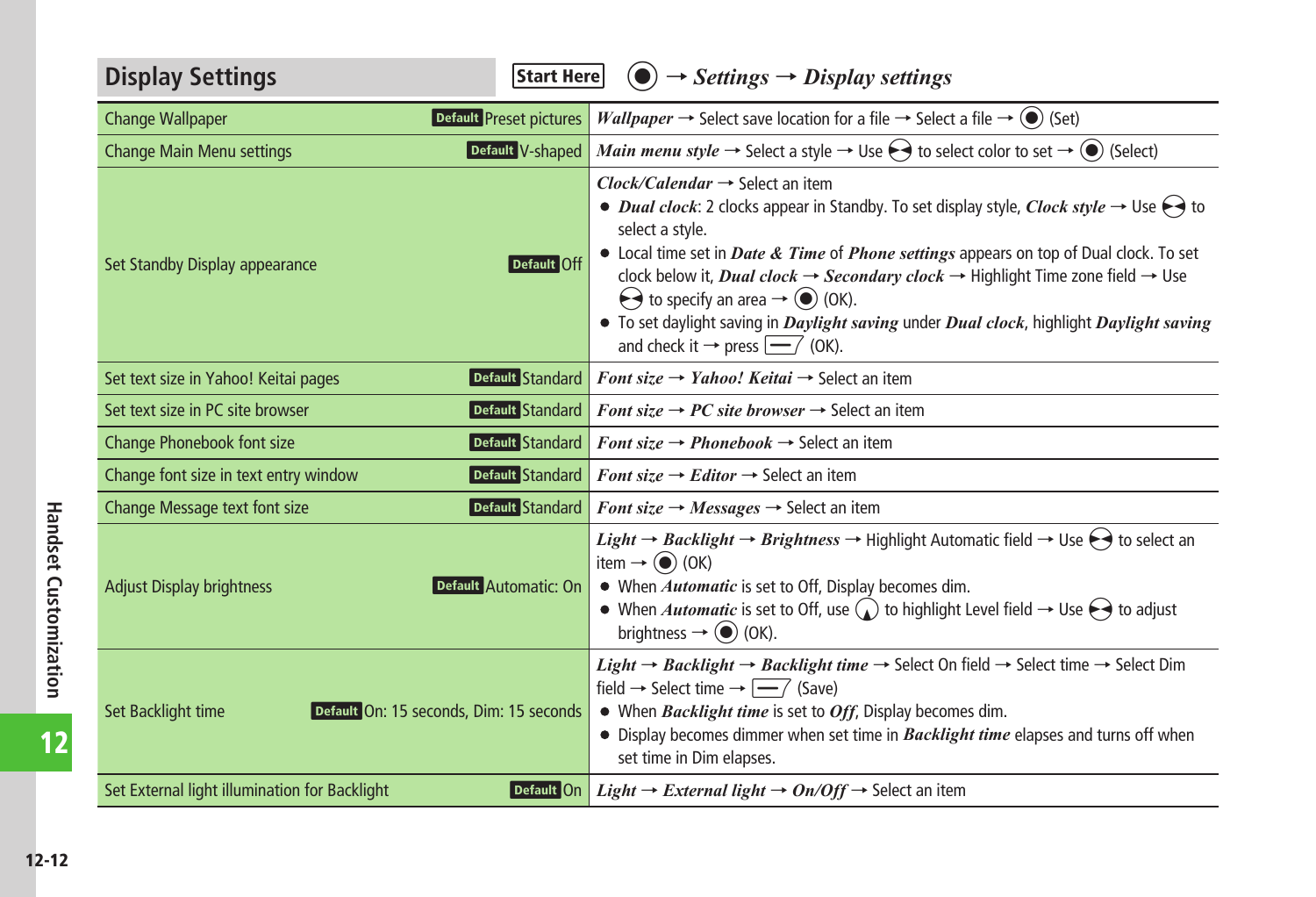<span id="page-12-0"></span>

| Default <sup>1</sup><br><b>Adjust External light brightness</b> | <i>Light</i> $\rightarrow$ <i>External light</i> $\rightarrow$ <i>Brightness</i> $\rightarrow$ Use $\leftrightarrow$ to adjust brightness $\rightarrow$ ( $\bullet$ ) (OK)                                                                                                                                                                                                                            |
|-----------------------------------------------------------------|-------------------------------------------------------------------------------------------------------------------------------------------------------------------------------------------------------------------------------------------------------------------------------------------------------------------------------------------------------------------------------------------------------|
| Adjust External light color<br>Default Blue                     | <i>Light</i> → <i>External light</i> → <i>Color</i> → Select color                                                                                                                                                                                                                                                                                                                                    |
| Set Dialing window font type                                    | <b>Default</b> Armani Style <i>Dialling display</i> $\rightarrow$ <i>Font type</i> $\rightarrow$ Use $\rightarrow$ to change font type $\rightarrow$ (0) (OK)                                                                                                                                                                                                                                         |
| Default Standard<br>Set Dialing window font size                | <i>Dialling display</i> $\rightarrow$ <i>Font size</i> $\rightarrow$ Use $\ominus$ to change font size $\rightarrow$ ( $\circ$ ) (OK)<br>$\bullet$ When <i>Font type</i> is set to other than <i>Normal</i> , this setting is unselectable.                                                                                                                                                           |
| <b>Default Basic</b><br>Set Dialing window font color           | <i>Dialling display</i> $\rightarrow$ <i>Font color</i> $\rightarrow$ Use $\rightarrow$ to change font color $\rightarrow$ ( $\rightarrow$ (OK)<br>• When Font type is set to other than Normal, this setting is unselectable.<br>• For <i>Monochrome</i> , press $\Omega$ to highlight Color field $\rightarrow$ Use $\ominus$ to change color $\rightarrow$<br>Press $\left( \bullet \right)$ (OK). |
| Set Dialing window background color                             | Dialling display $\rightarrow$ Background color $\rightarrow$ Use $\ominus$ to change color $\rightarrow$ ( $\odot$ ) (OK)<br>• When Font type is set to other than Normal, this setting is unselectable.                                                                                                                                                                                             |
| Default Off<br>Set Operator name                                | <i>Operator name</i> $\rightarrow$ Select an item                                                                                                                                                                                                                                                                                                                                                     |

# **Phone Settings**

| <b>Handset Setting</b><br>Start Here           | $\Theta$ $\rightarrow$ Settings $\rightarrow$ Phone settings                                                                                                                                                                                                                                              |
|------------------------------------------------|-----------------------------------------------------------------------------------------------------------------------------------------------------------------------------------------------------------------------------------------------------------------------------------------------------------|
| Default 日本語<br>Change user interface language  | <i>言語選択</i> → Select an item<br>• $\overrightarrow{H}\overrightarrow{X}$ (Chinese) and <i>Português</i> (Portuguese) only support menu display in those<br>languages. Entering characters or displaying received messages in those languages are<br>not supported.                                        |
| Default Prompt first<br>Set Time zone updating | <i>Date &amp; Time</i> $\rightarrow$ Select Time zone updating field $\rightarrow$ Select an item $\rightarrow$ $\rightarrow$ (Save)<br>• Automatic: A confirmation message for rebooting appears. Choose Yes to reboot<br>handset.<br>• Time zone updating is disabled even when the setting is changed. |
| Default GMT+09:00<br>Change Home time zone     | <i>Date &amp; Time</i> $\rightarrow$ Select Home zone field $\rightarrow$ Use $\ominus$ to change target area $\rightarrow$ ( $\circ$ ) (Select)<br>$\rightarrow$ $\rightarrow$ (Save)<br>• Select date and time zone closest to you locality. Complete this setting before selecting<br>Dual clock.      |

 $\boxed{12}$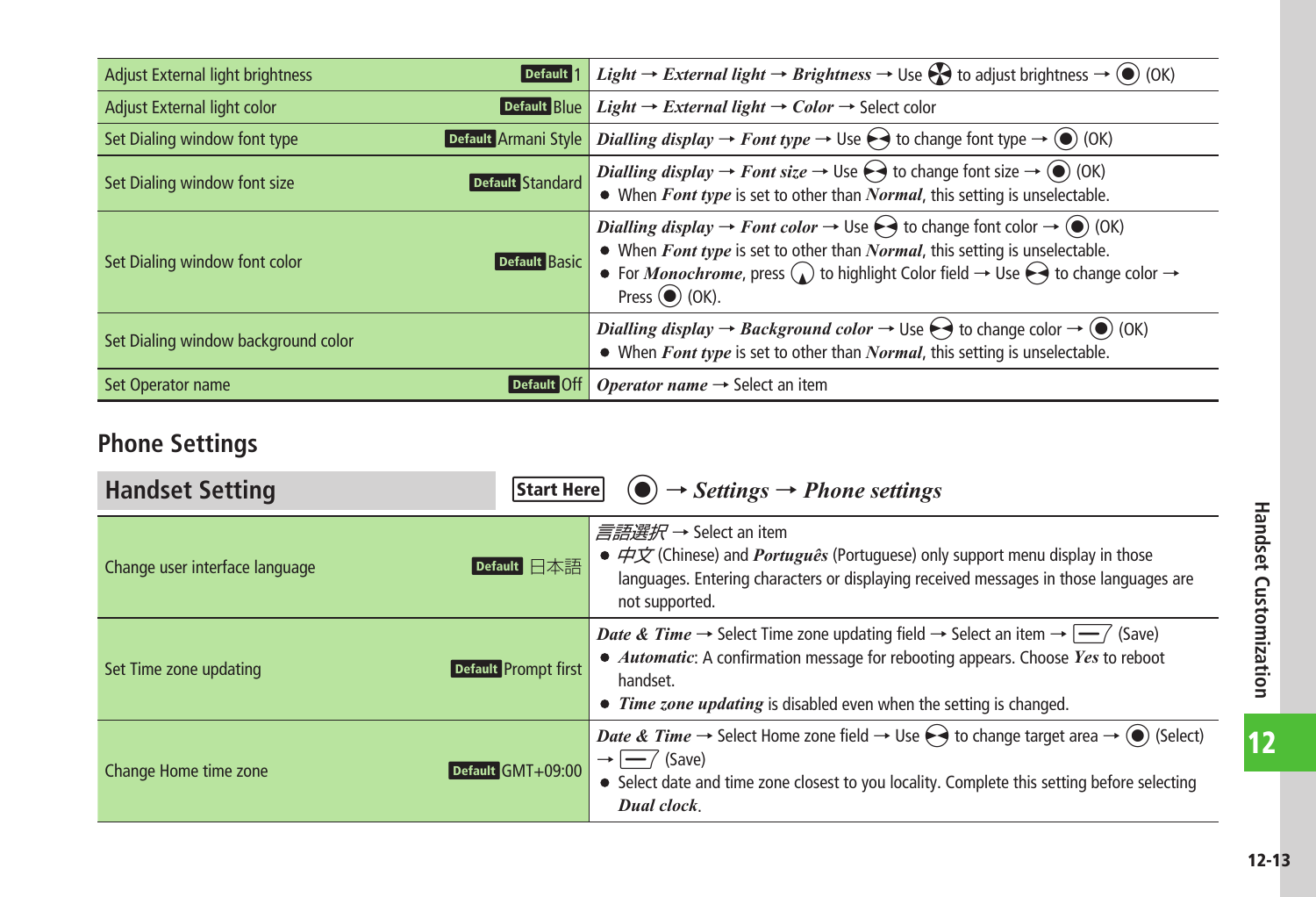| Activate or cancel Daylight savings time adjustment Default Unchecked          | <i>Date &amp; Time</i> $\rightarrow$ Select Home zone field $\rightarrow$ Highlight and check <i>Daylight saving</i> $\rightarrow$<br>$\left  \rightarrow \right $ (OK) $\rightarrow \left  \rightarrow \right $ (Save)                                                                   |
|--------------------------------------------------------------------------------|-------------------------------------------------------------------------------------------------------------------------------------------------------------------------------------------------------------------------------------------------------------------------------------------|
| Set time                                                                       | <i>Date &amp; Time</i> $\rightarrow$ Highlight Time field $\rightarrow$ Enter time $\rightarrow$ $\rightarrow$ (Save)<br>• Some functions are disabled when time is not set.                                                                                                              |
| Set AM/PM (when Time format is set to 12H)                                     | <i>Date &amp; Time</i> $\rightarrow$ Highlight AM or PM in Time field $\rightarrow$ Use $\rightarrow$ to change settings $\rightarrow$<br>$\overline{-}$ (Save)                                                                                                                           |
| Set date                                                                       | <i>Date &amp; Time</i> $\rightarrow$ Highlight Date field $\rightarrow$ Enter date $\rightarrow$ $\rightarrow$ $\rightarrow$ (Save)<br>• Some functions are disabled until date is set.                                                                                                   |
| Change Time format                                                             | <b>Default 24H</b> Date & Time $\rightarrow$ Select Time format field $\rightarrow$ Select an item $\rightarrow$ $\rightarrow$ (Save)                                                                                                                                                     |
| Default YYYY/MM/DD<br>Change Date format                                       | <i>Date &amp; Time</i> $\rightarrow$ Highlight Date format field $\rightarrow$ Select an item $\rightarrow$ $\rightarrow$ (Save)                                                                                                                                                          |
| Save entries to User's Dictionary                                              | User's dictionary $\rightarrow$ New entry $\rightarrow$ Select Word field $\rightarrow$ Enter word or sentence $\rightarrow$ Select<br>Reading filed $\rightarrow$ Enter reading $\rightarrow$ $\rightarrow$ (Save)                                                                       |
| <b>Edit User's Dictionary entries</b>                                          | User's dictionary $\rightarrow$ Edit entry $\rightarrow$ Select content to edit $\rightarrow$ Edit phrase or reading $\rightarrow$<br>$\overline{-7}$ (Save)                                                                                                                              |
| Delete User's Dictionary entries                                               | <i>User's dictionary</i> $\rightarrow$ <i>Delete all</i> $\rightarrow$ Enter Phone Password $\rightarrow$ ( $\bullet$ ) (OK) $\rightarrow$ <i>Yes</i>                                                                                                                                     |
| Reset entry history to default                                                 | <i>User's dictionary</i> $\rightarrow$ <i>Reset learning</i> $\rightarrow$ Enter Phone Password $\rightarrow$ ( $\odot$ ) (OK) $\rightarrow$ <i>Yes</i><br>• Previous Kanji conversions appear first for predicted/conversion alternatives. This action<br>clears conversion history.     |
| Activating or cancel Auto keypad lock<br>Default Off                           | Auto keypad lock $\rightarrow$ Select an item                                                                                                                                                                                                                                             |
| Default Off<br>Activate or cancel Simple Search                                | Simple search $\rightarrow$ Select an item<br>• On: In Standby, press keys assigned to characters used in Phonebook entry Readings.                                                                                                                                                       |
| Set Side Keys to activate Reject Call or mute ringer<br><b>Default Silence</b> | Side key $\rightarrow$ Select an item<br>• Set operation when $\mathbb{F}$ or $\mathbb{F}$ is pressed for 1+ seconds during incoming transmission.                                                                                                                                        |
| Set Any Key answer<br>Default <b>Oii</b>                                       | Any key answer $\rightarrow$ Select an item<br>• On: Press any keys except $\boxed{\underline{\hspace{1cm}}'}$ , $\boxed{\textcircled{\hspace{1cm}}}$ , $\boxed{\underline{\hspace{1cm}}}$ , $\boxed{\hspace{1cm}}$ , $\boxed{\hspace{1cm}}$ and $\boxed{\hspace{1cm}}$ to answer a call. |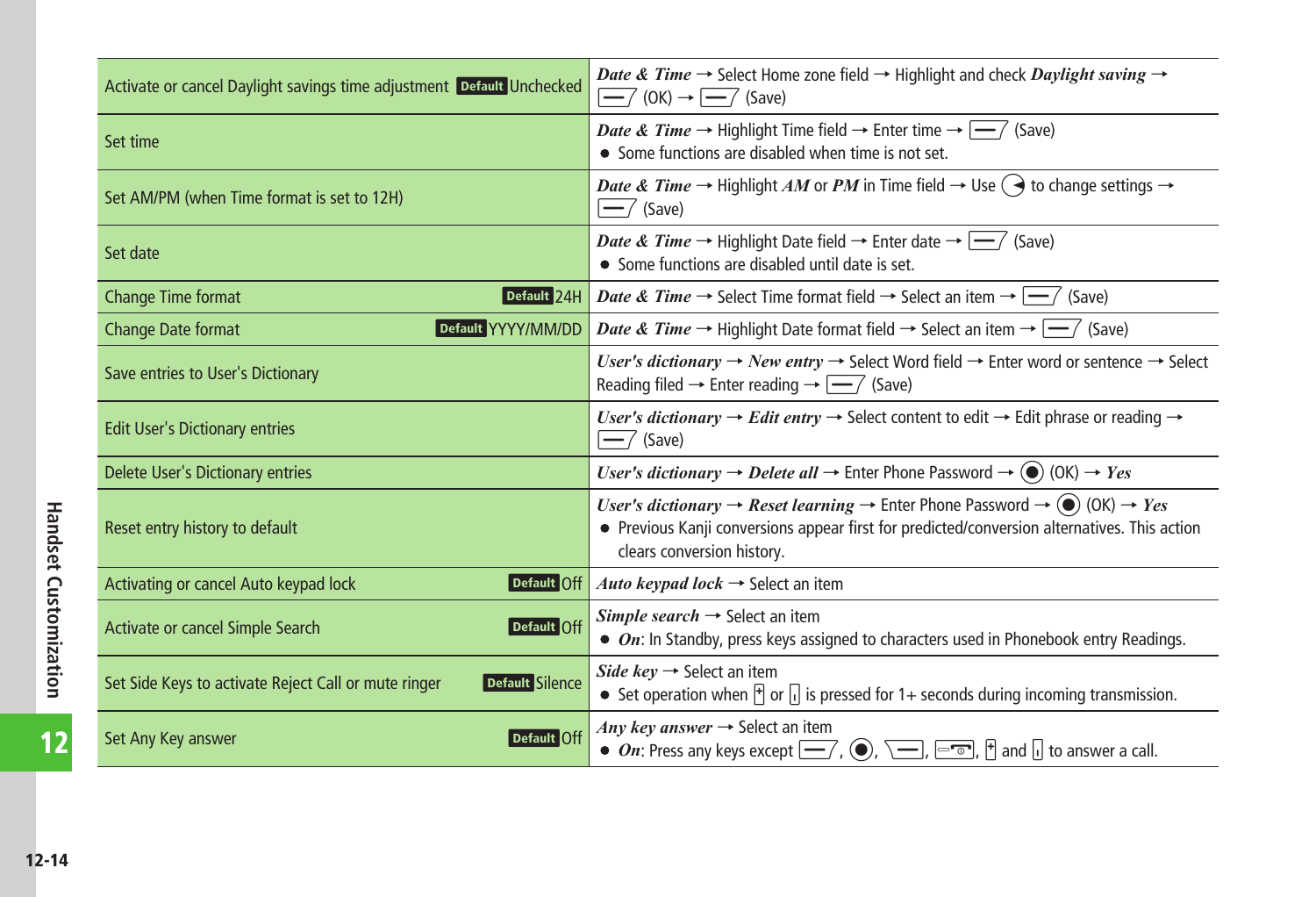<span id="page-14-0"></span>

|                                    | <i>Keypad light</i> $\rightarrow$ Select an item                                                                                                |
|------------------------------------|-------------------------------------------------------------------------------------------------------------------------------------------------|
|                                    | Normal mode: Keypad Light illuminates for Backlight Time duration.                                                                              |
| Set Keypad Light illumination mode | <b>Default Automatic</b> • When <i>Saving mode</i> is set, select Starting time field $\rightarrow$ Enter time $\rightarrow$ Select Ending time |
|                                    | field $\rightarrow$ Enter time $\rightarrow$ Press $\boxed{-7}$ (Save).                                                                         |
|                                    | • Saving mode: Keypad light turns off for set duration.                                                                                         |

| <b>Security Settings</b><br>Start Here                           | $\left( \bullet \right) \rightarrow Setting \rightarrow Security$                                                                                                                                                                                               |
|------------------------------------------------------------------|-----------------------------------------------------------------------------------------------------------------------------------------------------------------------------------------------------------------------------------------------------------------|
| <b>Activate or cancel Phone Lock</b>                             | <b>Default Off</b> Phone lock $\rightarrow$ Select an item $\rightarrow$ Enter Phone Password $\rightarrow$ ( $\bullet$ ) (OK)                                                                                                                                  |
| <b>Activate or cancel Password Lock</b>                          | <b>Default Off</b> <i>Password lock</i> $\rightarrow$ Select an item $\rightarrow$ Enter Phone Password $\rightarrow$ ( $\bullet$ ) (OK)                                                                                                                        |
| <b>Default Off</b><br>Activate or cancel USIM Lock               | <i>USIM lock</i> $\rightarrow$ Select an item $\rightarrow$ Enter USIM password (4 to 8 digits) $\rightarrow$ ( $\bullet$ ) (OK) $\rightarrow$ Enter<br>USIM password again as required $\rightarrow$ ( $\bullet$ ) (OK)                                        |
| Default Unlock all<br><b>Activate or cancel Application Lock</b> | Application lock $\rightarrow$ Check an item to lock $\rightarrow \boxed{\rightarrow}$ (Save) $\rightarrow$ Enter Phone Password $\rightarrow$<br>$\left(\bullet\right)$ (OK)                                                                                   |
| Activate or cancel Secret mode                                   | <b>Default Hide</b> Secret mode $\rightarrow$ Enter Phone Password $\rightarrow$ (O) (OK) $\rightarrow$ Select an item                                                                                                                                          |
| Create or cancel Secret folders in Data Folder                   | <b>Default Hide</b> Secret data folder $\rightarrow$ Enter Phone Password $\rightarrow$ ( $\bullet$ ) (OK) $\rightarrow$ Select an item                                                                                                                         |
| Restore handset to defaults                                      | <i>Reset</i> $\rightarrow$ <i>All reset</i> $\rightarrow$ Enter Phone Password $\rightarrow$ ( $\bullet$ ) (OK) $\rightarrow$ <i>Yes</i>                                                                                                                        |
| Restore Settings to default values                               | <i>Reset</i> $\rightarrow$ <i>Reset settings</i> $\rightarrow$ Enter Phone Password $\rightarrow$ (O) (OK) $\rightarrow$ <i>Yes</i>                                                                                                                             |
| Default Off<br><b>Activate or cancel PIN Certification</b>       | <b>PIN certification</b> $\rightarrow$ Select an item $\rightarrow$ Enter PIN $\rightarrow$ ( $\bullet$ ) (OK)                                                                                                                                                  |
| Change PIN                                                       | <i>Change PIN</i> $\rightarrow$ Enter current PIN $\rightarrow$ (0) (OK) $\rightarrow$ Enter new PIN $\rightarrow$ (0) (OK) $\rightarrow$ Enter<br>new PIN again $\rightarrow$ ( $\bullet$ ) (OK)                                                               |
| Change PIN2                                                      | <i>Change PIN2</i> $\rightarrow$ Enter current PIN2 $\rightarrow$ (O) (OK) $\rightarrow$ Enter new PIN2 $\rightarrow$ (O) (OK) $\rightarrow$ Enter<br>new PIN2 again $\rightarrow$ ( $\bullet$ ) (OK)                                                           |
| Default 9999<br><b>Change Phone Password</b>                     | <i>Change password</i> $\rightarrow$ Enter current password $\rightarrow$ ( $\bullet$ ) (OK) $\rightarrow$ Enter new password $\rightarrow$<br>$\textcircled{\bullet}$ (OK) $\rightarrow$ Enter new password again $\rightarrow$ $\textcircled{\bullet}$ ) (OK) |

 $\overline{12}$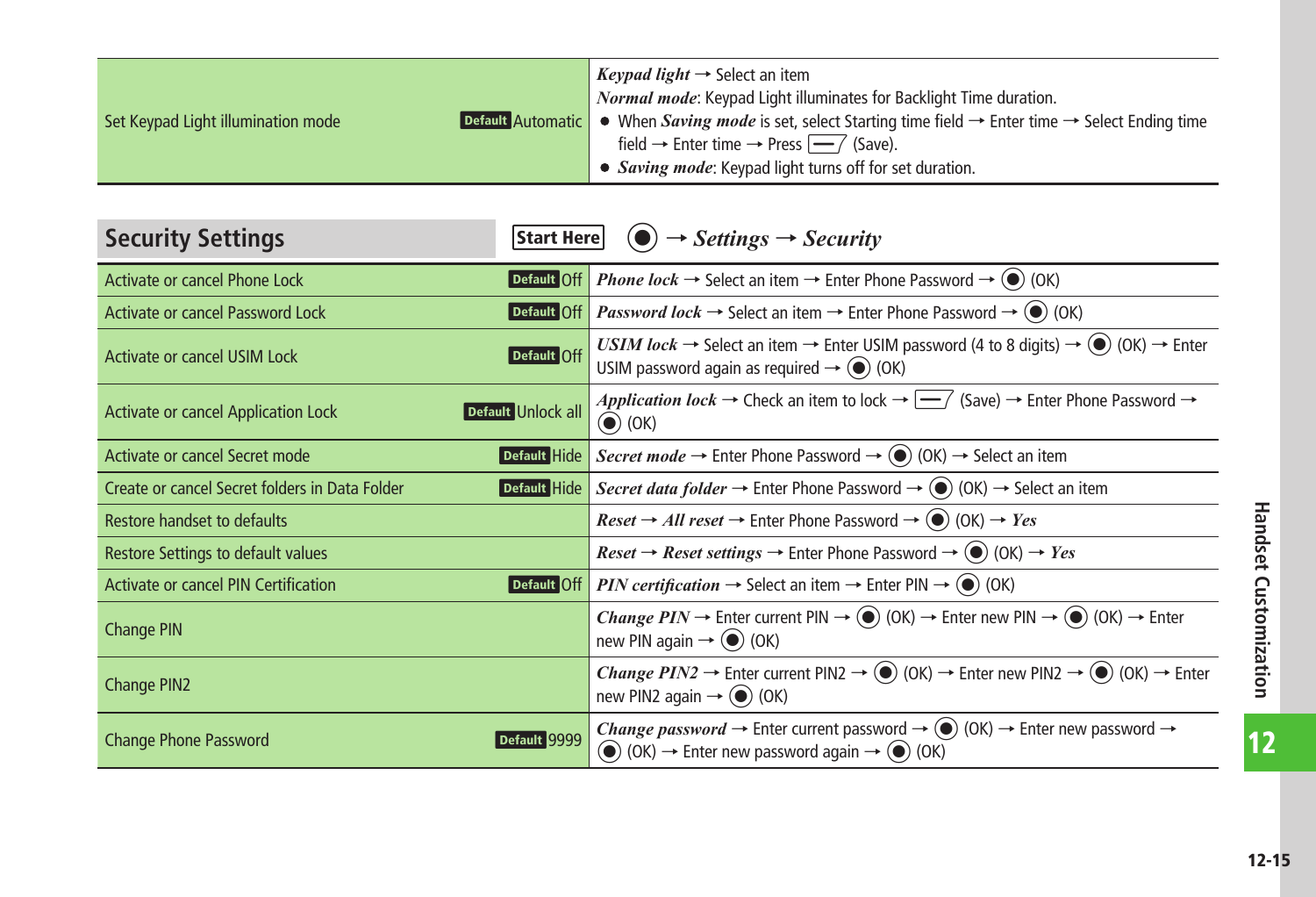<span id="page-15-0"></span>

| <b>Activate Mobile Tracker</b> | <i>Mobile tracker</i> → Enter Phone Password → ( $\odot$ ) (OK) → Select Activation field → On →                                                                                                                                                   |
|--------------------------------|----------------------------------------------------------------------------------------------------------------------------------------------------------------------------------------------------------------------------------------------------|
|                                | <b>Default</b> Off Select Recipients field → Select To field → Enter address → $\boxed{\phantom{aaaa}}$ (Save) → Select Sender field → Enter sender name → $\boxed{\phantom{aaaa}}$ (Save) → Confirm entries → $\boxed{\phantom{aaaa}}$ (Agree) or |
|                                |                                                                                                                                                                                                                                                    |
|                                | \ —   (Reject)                                                                                                                                                                                                                                     |

| <b>Call Settings</b><br>Start Here                        | $\left( \bullet \right) \rightarrow$ Settings $\rightarrow$ Call settings                                                                                                                                                                                           |
|-----------------------------------------------------------|---------------------------------------------------------------------------------------------------------------------------------------------------------------------------------------------------------------------------------------------------------------------|
| Forward all calls to Voicemail (Handset does not ring)    | Optional services $\rightarrow$ Voice mail/Call forwarding $\rightarrow$ Voice mail on $\rightarrow$ Always (0<br>sec.)                                                                                                                                             |
| Forward unanswered calls to Voicemail (specify ring time) | Optional services $\rightarrow$ Voice mail/Call forwarding $\rightarrow$ Voice mail on $\rightarrow$ No reply (5 to<br>30 sec.) $\rightarrow$ Select an item                                                                                                        |
| Activate and set Call Forwarding                          | Optional services $\rightarrow$ Voice mail/Call forwarding $\rightarrow$ Call forwarding on $\rightarrow$ Select a<br>setting $\rightarrow$ Select an item $\rightarrow$ Set number to forward<br>• When No reply (5 to 30 sec.) is selected, select duration time. |
| <b>Cancel Voicemail/Call Forwarding</b>                   | Optional services $\rightarrow$ Voice mail/Call forwarding $\rightarrow$ Deactivate All $\rightarrow$ Yes                                                                                                                                                           |
| Confirm current Voicemail/Call Forwarding settings        | Optional services $\rightarrow$ Voice mail/Call forwarding $\rightarrow$ Get status                                                                                                                                                                                 |
| Listen to Voicemail message                               | Optional services $\rightarrow$ Voice mail/Call forwarding $\rightarrow$ Listen to voice mail $\rightarrow$ ( $\bullet$ ) (Call)                                                                                                                                    |
| <b>Activate or cancel Call Waiting</b>                    | Optional services $\rightarrow$ Call waiting $\rightarrow$ On or Off                                                                                                                                                                                                |
| Confirm current Call Waiting settings                     | Optional services $\rightarrow$ Call waiting $\rightarrow$ Get status                                                                                                                                                                                               |
| <b>Set Outgoing Call Barring</b>                          | <i>Optional services</i> $\rightarrow$ <i>Call barring</i> $\rightarrow$ <i>Outgoing call</i> $\rightarrow$ Select an item $\rightarrow$ <i>On</i> or <i>Off</i> $\rightarrow$<br>Enter Network Password $\rightarrow$ ( $\bullet$ ) (OK)                           |
| Activate or cancel Incoming Call Barring                  | <i>Optional services</i> $\rightarrow$ <i>Call barring</i> $\rightarrow$ <i>Incoming call</i> $\rightarrow$ Select an item $\rightarrow$ <i>On</i> or <i>Off</i> $\rightarrow$<br>Enter Network Password $\rightarrow$ ( $\bullet$ ) (OK)                           |
| <b>Cancel all Call Barring</b>                            | Optional services $\rightarrow$ Call barring $\rightarrow$ Cancel all barring $\rightarrow$ Enter Network Password<br>$\rightarrow$ ( $\bullet$ ) (OK) $\rightarrow$ Yes                                                                                            |
| <b>Confirm current Call Barring settings</b>              | <i>Optional services</i> $\rightarrow$ <i>Call barring</i> $\rightarrow$ <i>Get status</i> $\rightarrow$ Select an item                                                                                                                                             |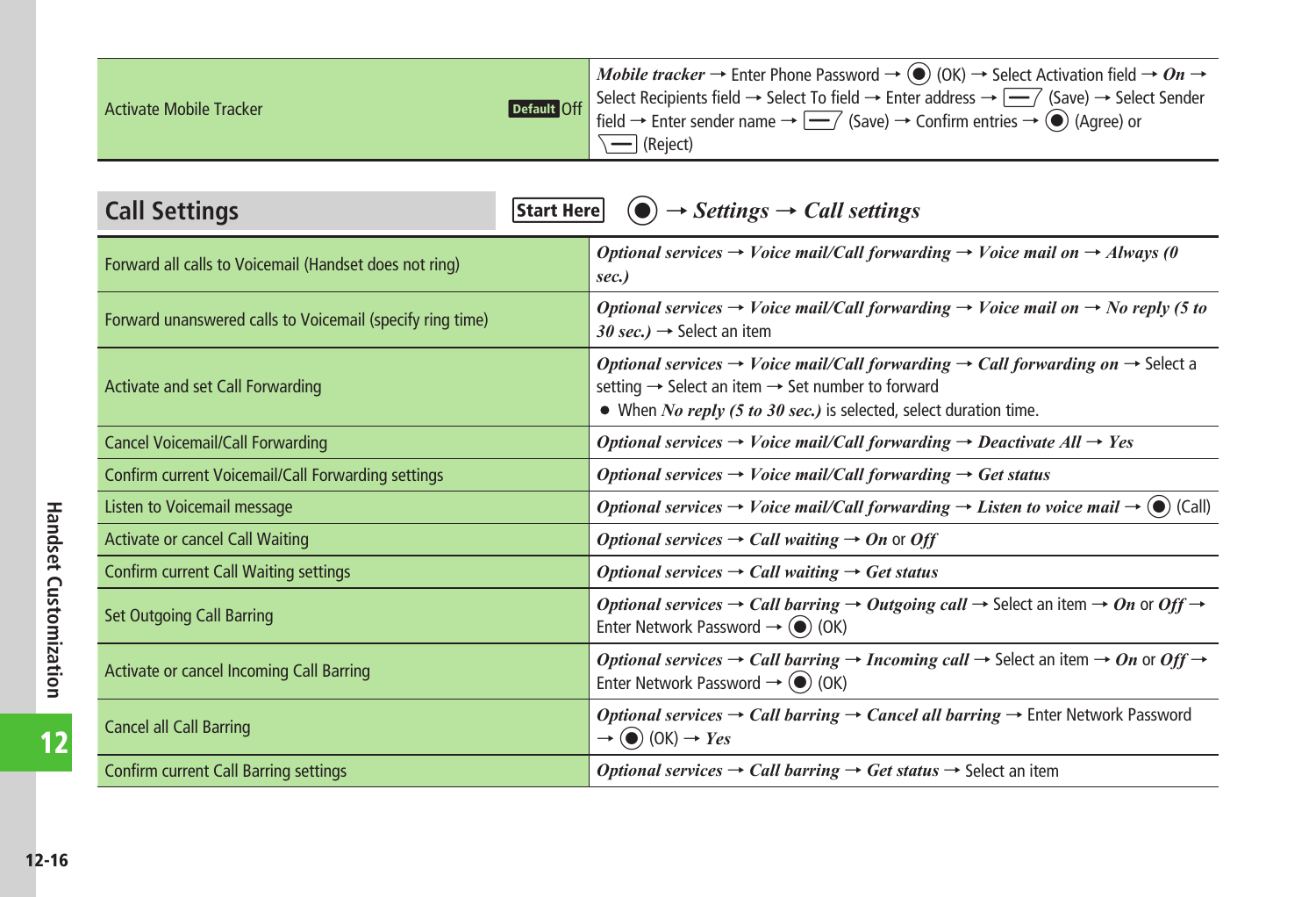| <b>Change Network Password</b>                                                                                                                                                                                                                                    | <i>Optional services</i> $\rightarrow$ <i>Call barring</i> $\rightarrow$ <i>Set security code</i> $\rightarrow$ Enter current Network<br>Password in Old field $\rightarrow$ $\circledcirc$ (OK) $\rightarrow$ Enter new Network Password in New field $\rightarrow$ $\circledcirc$ (OK)<br>$\rightarrow$ Enter the new Network Password again $\rightarrow$ (O) (OK)                                                                                                                                                          |
|-------------------------------------------------------------------------------------------------------------------------------------------------------------------------------------------------------------------------------------------------------------------|--------------------------------------------------------------------------------------------------------------------------------------------------------------------------------------------------------------------------------------------------------------------------------------------------------------------------------------------------------------------------------------------------------------------------------------------------------------------------------------------------------------------------------|
| <b>Set Missed Call Notification</b>                                                                                                                                                                                                                               | <i>Optional services</i> $\rightarrow$ <i>Missed call notification</i> $\rightarrow$ ( $\bullet$ ) (Call)                                                                                                                                                                                                                                                                                                                                                                                                                      |
| Switch Network Mode<br>Default Automatic                                                                                                                                                                                                                          | <i>Optional services</i> $\rightarrow$ <i>International call</i> $\rightarrow$ <i>Select network</i> $\rightarrow$ Select an item<br>• If <i>Manual</i> is set, select from 3G/GSM, 3G or GSM.                                                                                                                                                                                                                                                                                                                                 |
| <b>Default 0046010</b><br>Save International Code                                                                                                                                                                                                                 | <i>Optional services</i> $\rightarrow$ <i>International call</i> $\rightarrow$ <i>International code</i> $\rightarrow$ Enter Phone<br>Password $\rightarrow$ $\circledcirc$ (OK) $\rightarrow$ Enter an international code                                                                                                                                                                                                                                                                                                     |
| Add/change/delete Country Number<br>Default 日本 (Japan), 韓国 (KOR), イギリス (GBR), イタリア (ITA),<br>スイス (CHE), スペイン (ESP), ドイツ (DEU), ポルトガル (PRT), オ<br>ランダ (NLD), フランス (FRA), モナコ (MCO), アメリカ合衆国<br>(USA), スウェーデン (SWE), オーストラリア (AUS), 中国 (CHN),<br>香港 (HKG), 台湾 (TWN) | <i>Optional services</i> $\rightarrow$ <i>International call</i> $\rightarrow$ <i>Country number</i> $\rightarrow$ Add, change, or delete<br>item<br>• To add/change, highlight an item from Country code $\rightarrow$ ( $\bullet$ ) (Change) $\rightarrow$ Select Country<br>name field → Enter country name → Highlight Enter country code field → Enter country<br>code $\rightarrow$ Press $\boxed{-7}$ (Save).<br>• To delete, highlight item $\rightarrow$ $\boxed{\longrightarrow}$ (Delete) $\rightarrow$ Choose Yes. |
| Select network to access<br>Default Automatic                                                                                                                                                                                                                     | Optional services $\rightarrow$ International call $\rightarrow$ Select operator $\rightarrow$ Automatic or Manual<br>• When you set <i>Manual</i> , select a network.                                                                                                                                                                                                                                                                                                                                                         |
| Insert preferred network from list                                                                                                                                                                                                                                | Optional services $\rightarrow$ International call $\rightarrow$ Select operator $\rightarrow$ Preferred network $\rightarrow$<br><i>Set preferred</i> $\rightarrow$ Move cursor to insertion position $\rightarrow \Box$ $\rightarrow$ <i>Insert</i> $\rightarrow$ <i>Network list</i><br>$\rightarrow$ Highlight a network $\rightarrow$ ( $\bullet$ ) (Insert)                                                                                                                                                              |
| Add preferred network from list                                                                                                                                                                                                                                   | Optional services $\rightarrow$ International call $\rightarrow$ Select operator $\rightarrow$ Preferred network $\rightarrow$<br><i>Set preferred</i> $\rightarrow \Box \rightarrow Add \rightarrow Network$ <i>list</i> $\rightarrow$ Highlight a network to add $\rightarrow \circledcirc$<br>(Add)<br>• Network is added at the bottom of the list.                                                                                                                                                                        |
| Delete preferred network from list                                                                                                                                                                                                                                | Optional services $\rightarrow$ International call $\rightarrow$ Select operator $\rightarrow$ Preferred network $\rightarrow$<br><i>Set preferred</i> $\rightarrow$ Highlight a network to delete $\rightarrow \overline{\setminus} \rightarrow$ <i>Delete</i> $\rightarrow$ <i>Yes</i>                                                                                                                                                                                                                                       |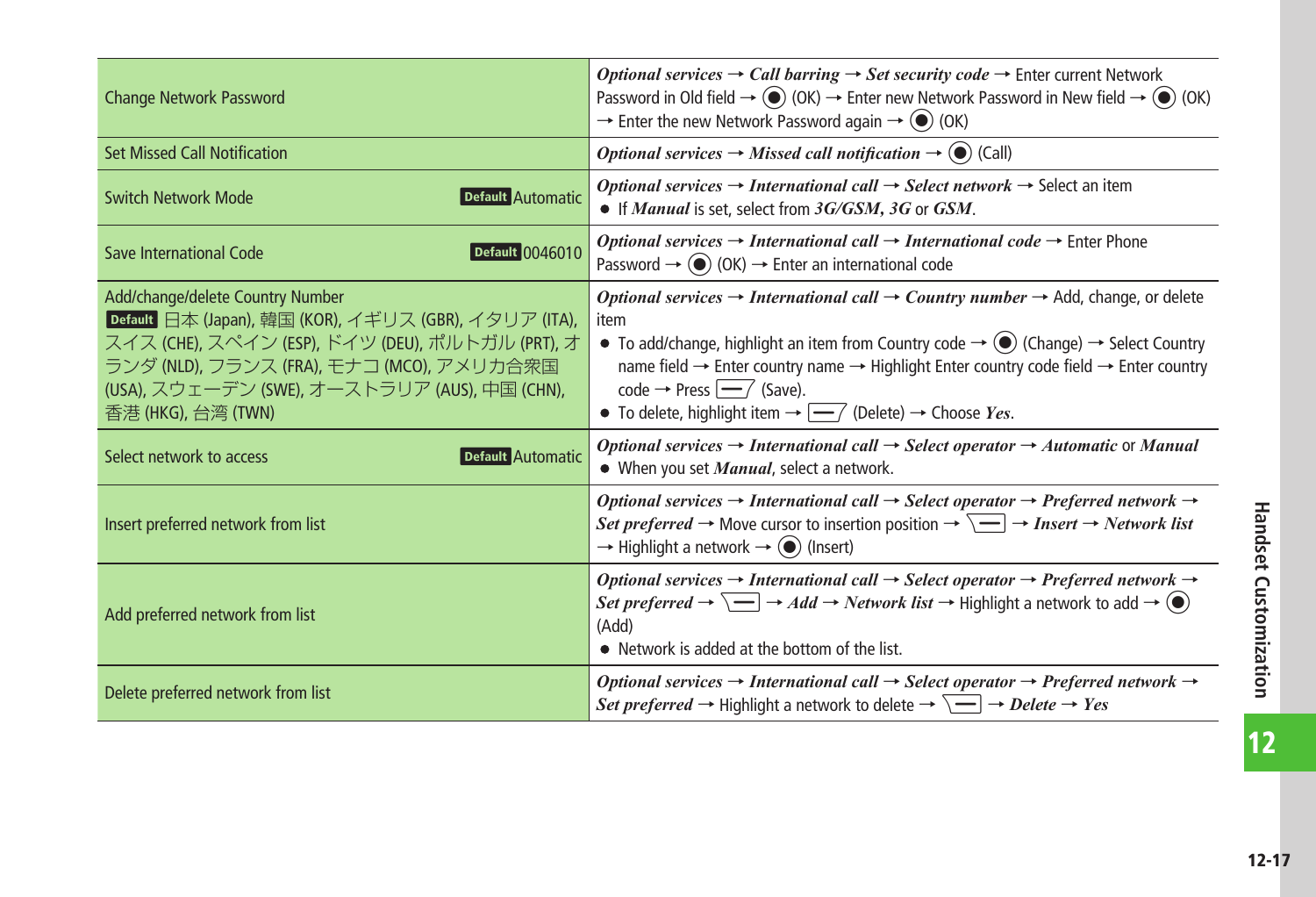| Add a new preferred network                              | Optional services $\rightarrow$ International call $\rightarrow$ Select operator $\rightarrow$ Preferred network $\rightarrow$<br>Add operator $\rightarrow$ Enter country code $\rightarrow$ Enter Network code $\rightarrow$ Select an item<br>• Network is added at the top of the list.<br>$\bullet$ To enter a new network name and insert or add it, follow the steps: Optional services<br>$\rightarrow$ International call $\rightarrow$ Select operator $\rightarrow$ Preferred network $\rightarrow$ Set preferred<br>$\rightarrow \overline{\setminus}$ $\rightarrow$ Insert/Add $\rightarrow$ New Network $\rightarrow$ Highlight <i>Enter country code</i> $\rightarrow$ Enter<br>country code $\rightarrow$ Highlight <i>Enter network code</i> $\rightarrow$ Enter network code $\rightarrow$ Select <i>Enter</i><br>network name $\rightarrow$ Enter network name $\rightarrow$ Select Select operator $\rightarrow$ GSM/3G $\rightarrow$<br>$-$ (Insert/Add) |
|----------------------------------------------------------|-------------------------------------------------------------------------------------------------------------------------------------------------------------------------------------------------------------------------------------------------------------------------------------------------------------------------------------------------------------------------------------------------------------------------------------------------------------------------------------------------------------------------------------------------------------------------------------------------------------------------------------------------------------------------------------------------------------------------------------------------------------------------------------------------------------------------------------------------------------------------------------------------------------------------------------------------------------------------------|
| <b>Check Call Time/Cost</b>                              | Call time & cost $\rightarrow$ All calls<br>• To reset call time/cost, $\boxed{-7}$ (Reset) $\rightarrow$ Enter PIN2 $\rightarrow$ Select ( $\bullet$ ) (OK).                                                                                                                                                                                                                                                                                                                                                                                                                                                                                                                                                                                                                                                                                                                                                                                                                 |
| <b>Check last Call Time/Cost</b>                         | Call time & cost $\rightarrow$ Last call<br>• To reset last call time/cost, Select $\boxed{-}$ (Reset).                                                                                                                                                                                                                                                                                                                                                                                                                                                                                                                                                                                                                                                                                                                                                                                                                                                                       |
| <b>Check Data Counter</b>                                | Call time & cost $\rightarrow$ Data counter<br>• To reset sent/received data counter, Select $\boxed{-}$ (Reset).                                                                                                                                                                                                                                                                                                                                                                                                                                                                                                                                                                                                                                                                                                                                                                                                                                                             |
| Default Off<br>Show or hide Call Time/Cost after calls   | Call time & cost $\rightarrow$ Show charge after call $\rightarrow$ Select an item<br>• This function may not be available.                                                                                                                                                                                                                                                                                                                                                                                                                                                                                                                                                                                                                                                                                                                                                                                                                                                   |
| <b>Change Call Cost Currency</b>                         | <i>Call time &amp; cost</i> $\rightarrow$ <i>Set currency</i> $\rightarrow$ Enter PIN2 $\rightarrow$ (OK) $\rightarrow$ Select Price field $\rightarrow$ Enter<br>rate to the yen $\rightarrow$ Select Currency field $\rightarrow$ Enter currency unit $\rightarrow \boxed{\rightarrow}$ (Save)                                                                                                                                                                                                                                                                                                                                                                                                                                                                                                                                                                                                                                                                              |
| <b>Set Call Cost Limit</b>                               | Call time & cost $\rightarrow$ Set max cost limit $\rightarrow \boxed{\text{--}}$ (Edit) $\rightarrow$ Enter PIN2 $\rightarrow$ (O) (OK) $\rightarrow$<br>Select Upper limit after changing field $\rightarrow$ Enter upper limit $\rightarrow$ $\rightarrow$ $\rightarrow$ (Save)<br>• After reaching the call cost limit, only emergency calls can be made; messaging, web<br>connections (fee-based operations) are disabled.<br>• When Show charge after call is not available, this function is also unavailable.                                                                                                                                                                                                                                                                                                                                                                                                                                                        |
| <b>Cancel Call Cost Limit</b>                            | <i>Call time &amp; cost</i> $\rightarrow$ <i>Set max cost limit</i> $\rightarrow \overline{\setminus}$ (Release) $\rightarrow$ Enter PIN2 $\rightarrow$ ( $\bullet$ ) (OK)                                                                                                                                                                                                                                                                                                                                                                                                                                                                                                                                                                                                                                                                                                                                                                                                    |
| <b>Activate or cancel Answering Machine</b>              | <b>Default Off</b> <i>Answering machine</i> $\rightarrow$ <i>Setting</i> $\rightarrow$ Select an item                                                                                                                                                                                                                                                                                                                                                                                                                                                                                                                                                                                                                                                                                                                                                                                                                                                                         |
| Default 18seconds<br>Set Answering Machine response time | Answering machine $\rightarrow$ Ringing duration $\rightarrow$ Select an item<br>• If Other (0-30secs) is selected, enter time.                                                                                                                                                                                                                                                                                                                                                                                                                                                                                                                                                                                                                                                                                                                                                                                                                                               |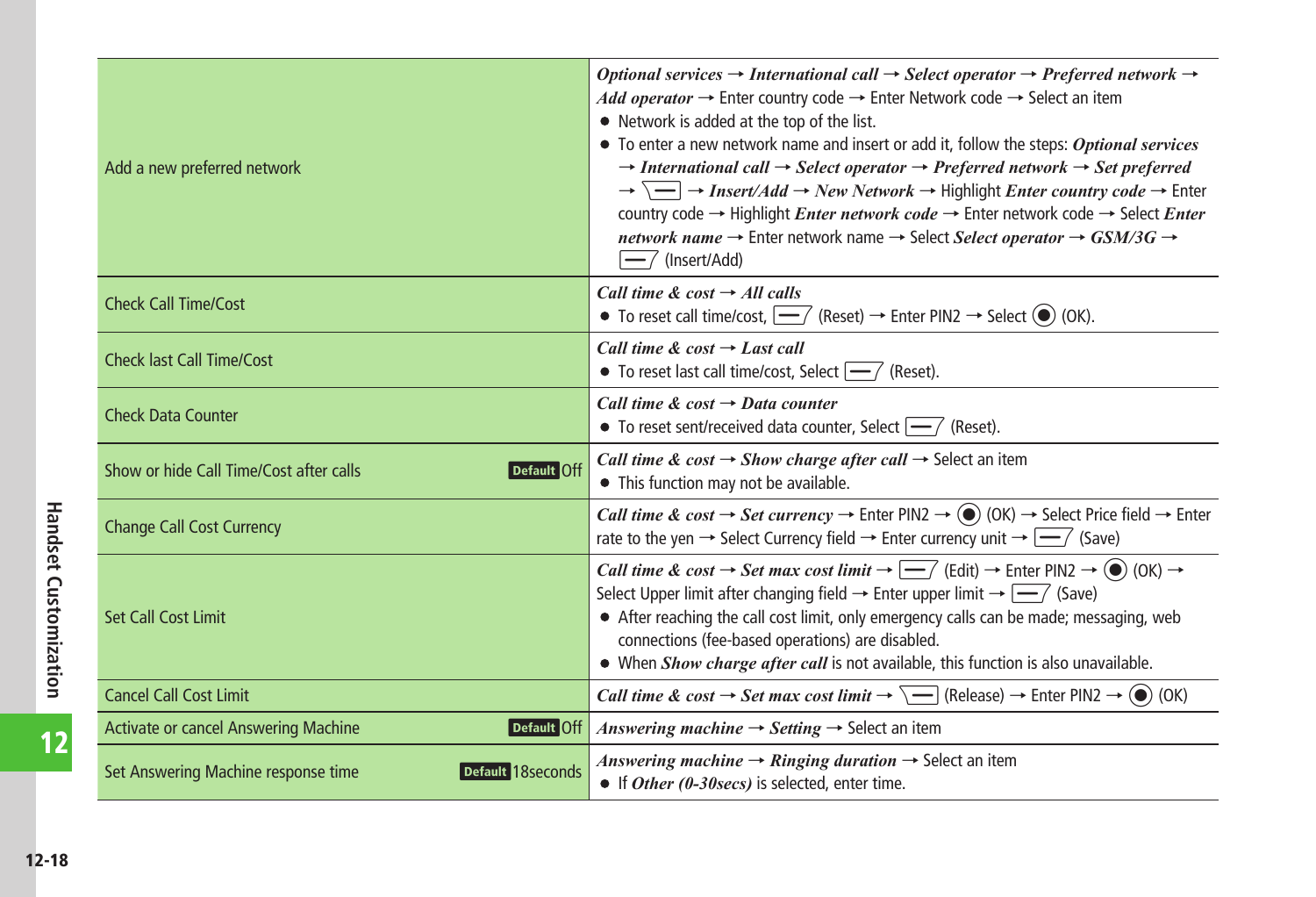| <b>Play Answering Machine records</b>                              | <i>Answering machine</i> $\rightarrow$ <i>Recordings</i> $\rightarrow$ Highlight an item $\rightarrow$ ( $\bullet$ ) (Play)<br>• To delete one record, highlight it $\rightarrow \boxed{-}$ (Delete) $\rightarrow$ Choose Yes.<br>• To delete all records, in the list window, press $\sqrt{-}$ (Delete all) $\rightarrow$ Enter Phone<br>Password $\rightarrow$ (O) (OK) $\rightarrow$ Choose Yes.                                                                                                                                                                                                                                                                                                                                           |
|--------------------------------------------------------------------|-----------------------------------------------------------------------------------------------------------------------------------------------------------------------------------------------------------------------------------------------------------------------------------------------------------------------------------------------------------------------------------------------------------------------------------------------------------------------------------------------------------------------------------------------------------------------------------------------------------------------------------------------------------------------------------------------------------------------------------------------|
| Set Answering Machine response language<br>Default 日本語             | Answering machine $\rightarrow$ Sound language $\rightarrow$ Select an item<br>• Press $ \text{---}\rangle$ (Play) to hear a message.                                                                                                                                                                                                                                                                                                                                                                                                                                                                                                                                                                                                         |
| Accept or reject calls from specified phone numbers<br>Default Off | <i>Reject incoming calls <math>\rightarrow</math> Reject list <math>\rightarrow</math> On/Off <math>\rightarrow</math> Select an item</i><br>• When a call from Reject list arrives, a caller hears a busy tone and call is not connected.<br><i>Rejected</i> appears in Standby. Press $\bigodot$ (View) to check missed call.                                                                                                                                                                                                                                                                                                                                                                                                               |
| <b>Create or edit Black List</b>                                   | <i>Reject incoming calls <math>\rightarrow</math> Reject list <math>\rightarrow</math> Edit black list <math>\rightarrow \Box \rightarrow</math> Add <math>\rightarrow</math> Select an</i><br>item $\rightarrow$ Register phone number<br>• To edit registered phone numbers, select <i>Edit black list</i> $\rightarrow$ Highlight phone number $\rightarrow$<br>◯ (Select) → Edit phone number → ◯ (OK) → $\boxed{\phantom{1}}$ (Save)<br>• To delete saved phone numbers, select <i>Edit black list</i> $\rightarrow$ Highlight phone number $\rightarrow$<br>$\overline{\phantom{m}}\longrightarrow$ <i>Delete</i> $\rightarrow$ <i>Selected</i> or $All \rightarrow$ Choose <i>Yes</i> . When All is selected, enter Phone<br>Password. |
| Accept or reject calls from unknown numbers<br>Default Off         | <i>Reject incoming calls <math>\rightarrow</math> Unknown <math>\rightarrow</math> Select an item</i>                                                                                                                                                                                                                                                                                                                                                                                                                                                                                                                                                                                                                                         |
| Accept or reject calls when number is withheld<br>Default Off      | <i>Reject incoming calls <math>\rightarrow</math> Withheld <math>\rightarrow</math> Select an item</i>                                                                                                                                                                                                                                                                                                                                                                                                                                                                                                                                                                                                                                        |
| Accept or reject calls from payphones<br>Default Off               | <i>Reject incoming calls <math>\rightarrow</math> Payphone</i> $\rightarrow$ Select an item                                                                                                                                                                                                                                                                                                                                                                                                                                                                                                                                                                                                                                                   |
| Accept or reject calls when number is unavailable<br>Default Off   | <i>Reject incoming calls <math>\rightarrow</math> Unavailable</i> $\rightarrow$ Select an item                                                                                                                                                                                                                                                                                                                                                                                                                                                                                                                                                                                                                                                |
| Activate or cancel Offline mode<br>Default Off                     | Offline $\rightarrow$ Select an item                                                                                                                                                                                                                                                                                                                                                                                                                                                                                                                                                                                                                                                                                                          |
| Show or hide your own number when calls                            | Show my number $\rightarrow$ On/Off $\rightarrow$ Select an item<br>• To check current status, select Get status,                                                                                                                                                                                                                                                                                                                                                                                                                                                                                                                                                                                                                             |
| Set handset to automatically redial busy numbers<br>Default Off    | Auto redial $\rightarrow$ Select an item<br>$\bullet$ On: Handset automatically disconnects call and redials busy numbers. Auto redial<br>repeats up to 10 times until $\overline{\setminus}$ (Cancel) or $\overline{\setminus}$ is pressed.<br>• If called party uses Call Forwarding or Voicemail, call is forwarded accordingly.                                                                                                                                                                                                                                                                                                                                                                                                           |

 $\overline{12}$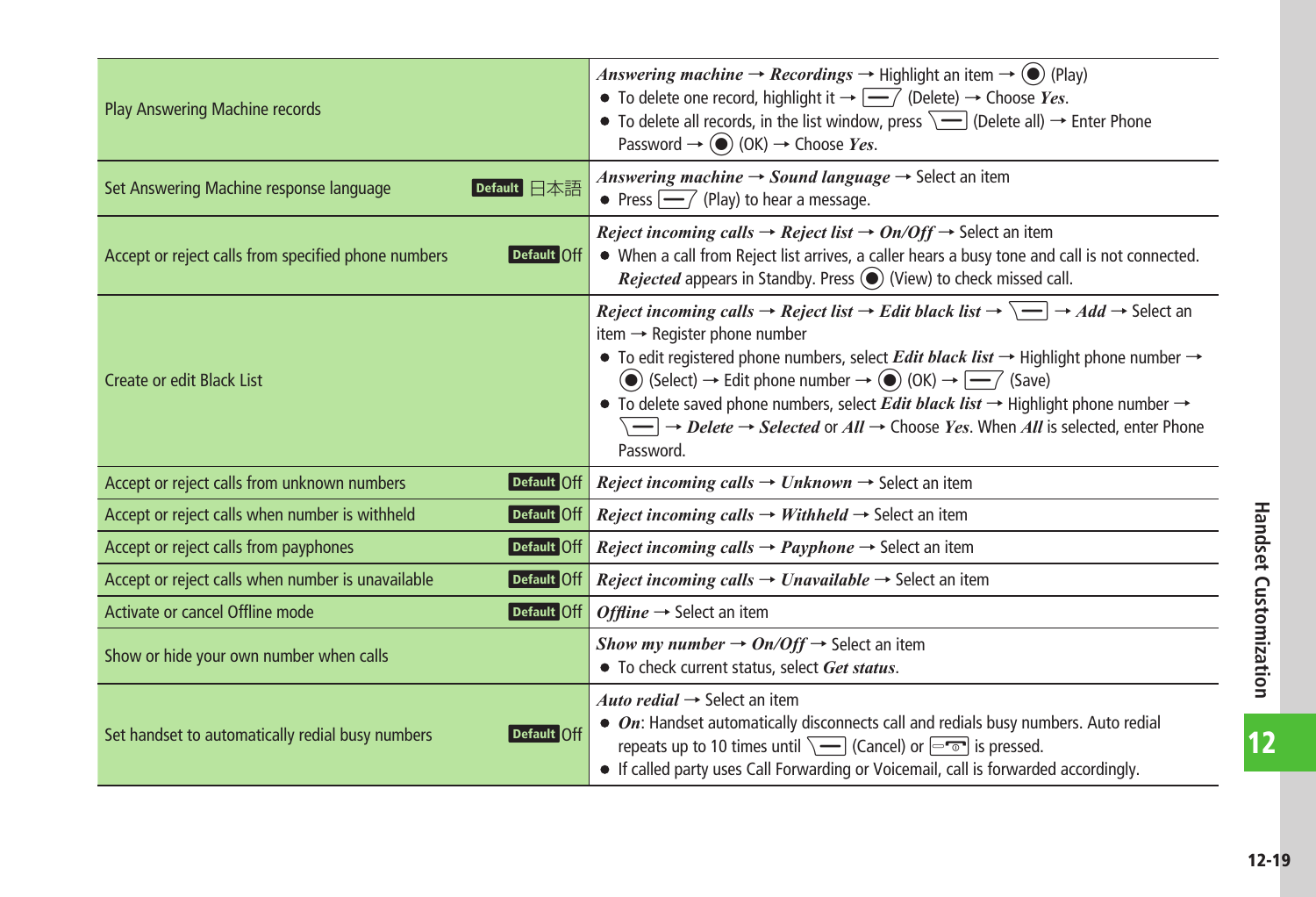<span id="page-19-0"></span>

| Activate or cancel automatic ringer reduction<br>Default On                     | <i>Ringtone reducer</i> $\rightarrow$ Select an item<br>• When ringtone volume level is high, the volume level is reduced to Level 1 for the first<br>four seconds, then returns to the set level.                                                                                                                                                                                                          |
|---------------------------------------------------------------------------------|-------------------------------------------------------------------------------------------------------------------------------------------------------------------------------------------------------------------------------------------------------------------------------------------------------------------------------------------------------------------------------------------------------------|
| Enable or disable calling via Earphone Microphone<br>Default Earphone call: Off | <i>Earphone call</i> $\rightarrow$ <i>Earphone call activate</i> $\rightarrow$ Select an item $\rightarrow$ <i>Call number</i> $\rightarrow$ Select<br>an item $\rightarrow$ Register phone number $\rightarrow \boxed{-7}$ (Save)<br>$\bullet$ On: Press Earphone Microphone switch for 1+ seconds to call specified number. To<br>change specified number, repeat setup operation, saving the new number. |
| Adjust Earpiece volume                                                          | <b>Default Level 3</b> <i>Hearing volume</i> $\rightarrow$ Use $\ominus$ to adjust volume $\rightarrow$ ( $\circ$ ) (Select)                                                                                                                                                                                                                                                                                |

| <b>Manner Mode Settings</b>  |                                                                                                                                                                                                                                                                                       |
|------------------------------|---------------------------------------------------------------------------------------------------------------------------------------------------------------------------------------------------------------------------------------------------------------------------------------|
| <b>Switching Manner Mode</b> | $\langle \bullet \rangle \rightarrow$ <i>Settings</i> $\rightarrow$ <i>Manner mode settings</i> $\rightarrow$ Select an item<br>$\blacktriangleright$ To change settings for each mode, highlight a mode $\rightarrow \sqrt{\blacktriangleright}$ (Edit) $\rightarrow$ Set each item. |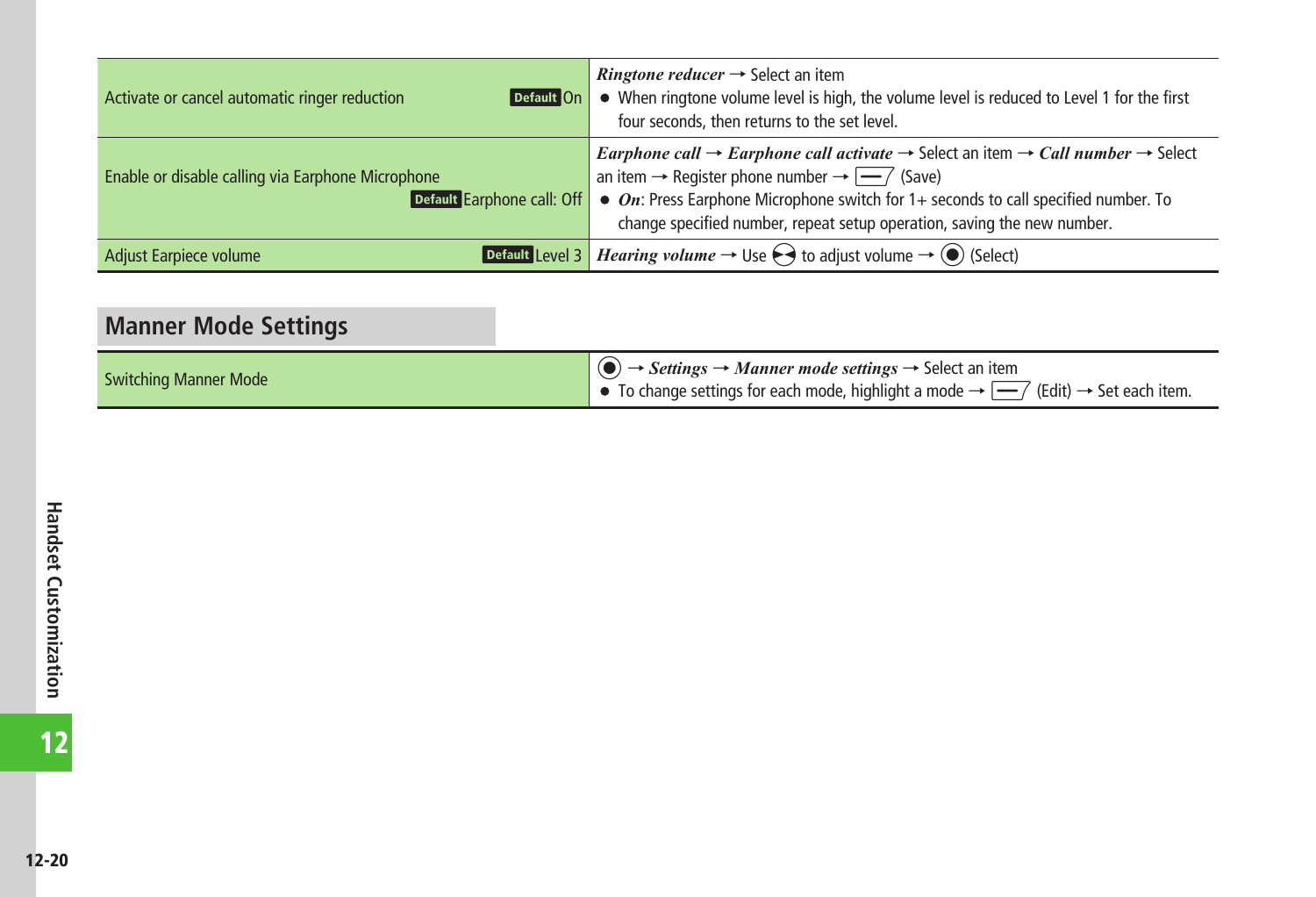# <span id="page-20-0"></span>**Connectivity Settings**

| <b>Bluetooth</b> <sup>®</sup><br>Start Here                              | $\rightarrow$ Settings $\rightarrow$ Connectivity $\rightarrow$ Bluetooth                                                                                                                                                                                                            |
|--------------------------------------------------------------------------|--------------------------------------------------------------------------------------------------------------------------------------------------------------------------------------------------------------------------------------------------------------------------------------|
| Activate or cancel Bluetooth <sup>®</sup> functions<br>Default Off       | <i>Bluetooth On/Off</i> $\rightarrow$ Select an item                                                                                                                                                                                                                                 |
| Search for a new Bluetooth <sup>®</sup> device                           | Search for devices $\rightarrow$ Select Search new devices field $\rightarrow$ Device responds, select a device<br>to register $\rightarrow$ Enter Authorization Code (4 to 16 digits) $\rightarrow$ ( $\bullet$ ) (OK) $\rightarrow$ Enter same code on<br>device within 30 seconds |
| View folder on connected device                                          | <i>Paired devices</i> $\rightarrow$ Select a device $\rightarrow$ Authenticate connection on device<br>• To receive viewing folder, highlight a folder to receive after connection authentication,<br>press $\sqrt{\phantom{a}}$ and select Get.                                     |
| Search/save from Bluetooth <sup>®</sup> devices<br>Default Show my phone | <i>Bluetooth settings</i> $\rightarrow$ <i>My phone's visibility</i> $\rightarrow$ Select an item<br>• To search and save from other Bluetooth <sup>®</sup> devices, make handset visible.                                                                                           |
| Default Handsfree mode<br><b>Adjust Handsfree setting</b>                | <i>Bluetooth settings</i> $\rightarrow$ <i>Handsfree</i> $\rightarrow$ Select an item<br>• Settings are as follows.<br>Private mode: Use Microphone for handset calls or handsfree device for device calls.<br>Handsfree mode: Talk via handsfree device.                            |
| Default On<br>Set Secure mode                                            | <i>Bluetooth settings</i> $\rightarrow$ <i>Secure mode</i> $\rightarrow$ Select an item<br>• On: A confirmation appears before transfers.                                                                                                                                            |
| <b>Set Answering mode</b><br>Default Normal                              | <i>Bluetooth settings</i> $\rightarrow$ <i>Answering mode</i> $\rightarrow$ Select an item<br>• To set duration until receiving automatically, select <i>Automatic</i> , then select the number<br>of seconds.                                                                       |
| Edit handset name<br>Default 830SC                                       | <i>Bluetooth settings</i> $\rightarrow$ <i>My phone details</i> $\rightarrow$ Highlight Bluetooth name field $\rightarrow$ ( $\rightarrow$ ) (Edit)<br>$\rightarrow$ Edit name                                                                                                       |
| Confirm handset device address                                           | Bluetooth settings $\rightarrow$ My phone details<br>• Address appears on Bluetooth address field.                                                                                                                                                                                   |
| Confirm available Bluetooth <sup>®</sup> functions                       | <i>Bluetooth settings</i> $\rightarrow$ <i>Bluetooth services</i> $\rightarrow$ Select an item                                                                                                                                                                                       |